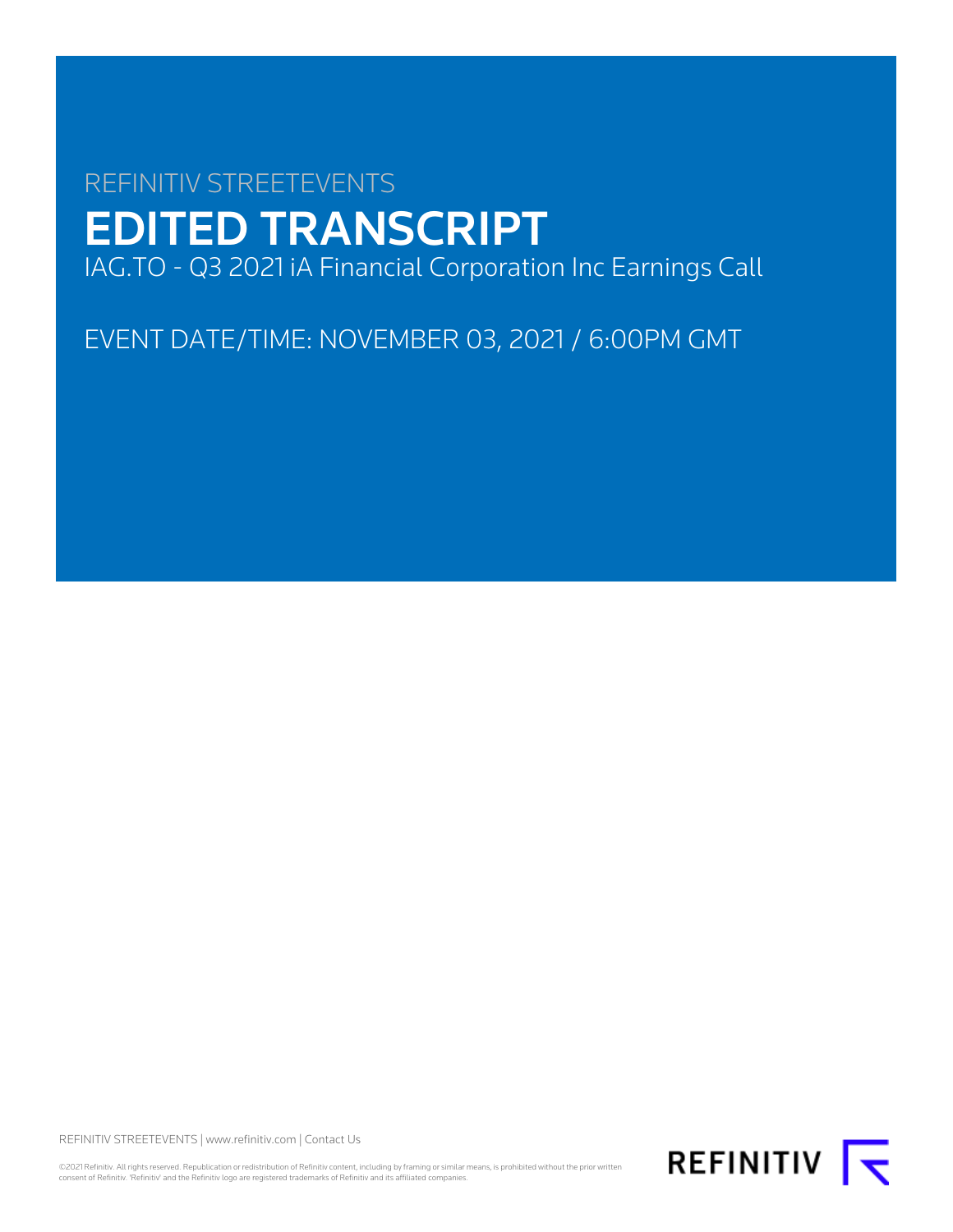# **CORPORATE PARTICIPANTS**

**[Denis Ricard](#page-2-0)** iA Financial Corporation Inc. - President and CEO **[François Blais](#page-11-0)** iA Financial Corporation Inc. - EVP of Dealer Services & Special Risks **[Jacques Potvin](#page-3-0)** iA Financial Corporation Inc. - EVP, CFO & Chief Actuary **[Marie-Annick Bonneau](#page-1-0)** iA Financial Corporation Inc. - Head of IR **[Michael Stickney](#page-3-1)** iA Financial Corporation Inc. - EVP & Chief Growth Officer **[Renée Laflamme](#page-9-0)** iA Financial Corporation Inc. - EVP, Individual Insurance, Savings & Retirement

# **CONFERENCE CALL PARTICIPANTS**

**[Darko Mihelic](#page-15-0)** RBC Capital Markets, Research Division - MD & Equity Analyst **[Doug Young](#page-9-1)** Desjardins Securities Inc., Research Division - Diversified Financials and Insurance Analyst **[Gabriel Dechaine](#page-5-0)** National Bank Financial, Inc., Research Division - Analyst **[Lemar Persaud](#page-12-0)** Cormark Securities inc **[Mario Mendonca](#page-13-0)** TD Securities Equity Research - MD & Research Analyst **[Meny Grauman](#page-6-0)** Scotiabank Global Banking and Markets, Research Division - MD of Financial Services Equity Research & Analyst **[Paul Holden](#page-11-1)** CIBC Capital Markets, Research Division - Executive Director of Institutional Equity Research **[Scott Chan](#page-8-0) [Tom MacKinnon](#page-7-0)** BMO Capital Markets Equity Research - MD & Analyst

# **PRESENTATION**

#### **Operator**

<span id="page-1-0"></span>Greetings, and welcome to the Industrial Alliance Third Quarter Earnings Results Conference call. During the presentation, all participants will be in a listen-only mode. Afterwards, we will conduct a question-and-answer session. (Operator Instructions) As a reminder, this conference is being recorded on Wednesday, November 3, 2021. I would now like to turn the conference over to Marie-Annick Bonneau, Head of Investor Relations. Please go ahead.

#### **Marie-Annick Bonneau** - iA Financial Corporation Inc. - Head of IR

Good afternoon, and welcome to our third quarter conference call. All our Q3 documents, including press release, slides for this conference call, MD&A and supplementary information package are posted in the Investor Relations section of our website at ia.ca. This conference call is open to the financial community, the media and the public. I remind you that the question period is reserved for financial analysts. A recording of this call will be available for 1 week starting this evening. The archived webcast will be available for 90 days, and a transcript will be available on our website in the next week. I draw your attention to the forward-looking statements at the end of the slide package. A detailed discussion of the company's risk is provided in our 2020 MD&A available on SEDAR and on our website.

I will now turn the call over to Denis Ricard, President and CEO.



 $\supset$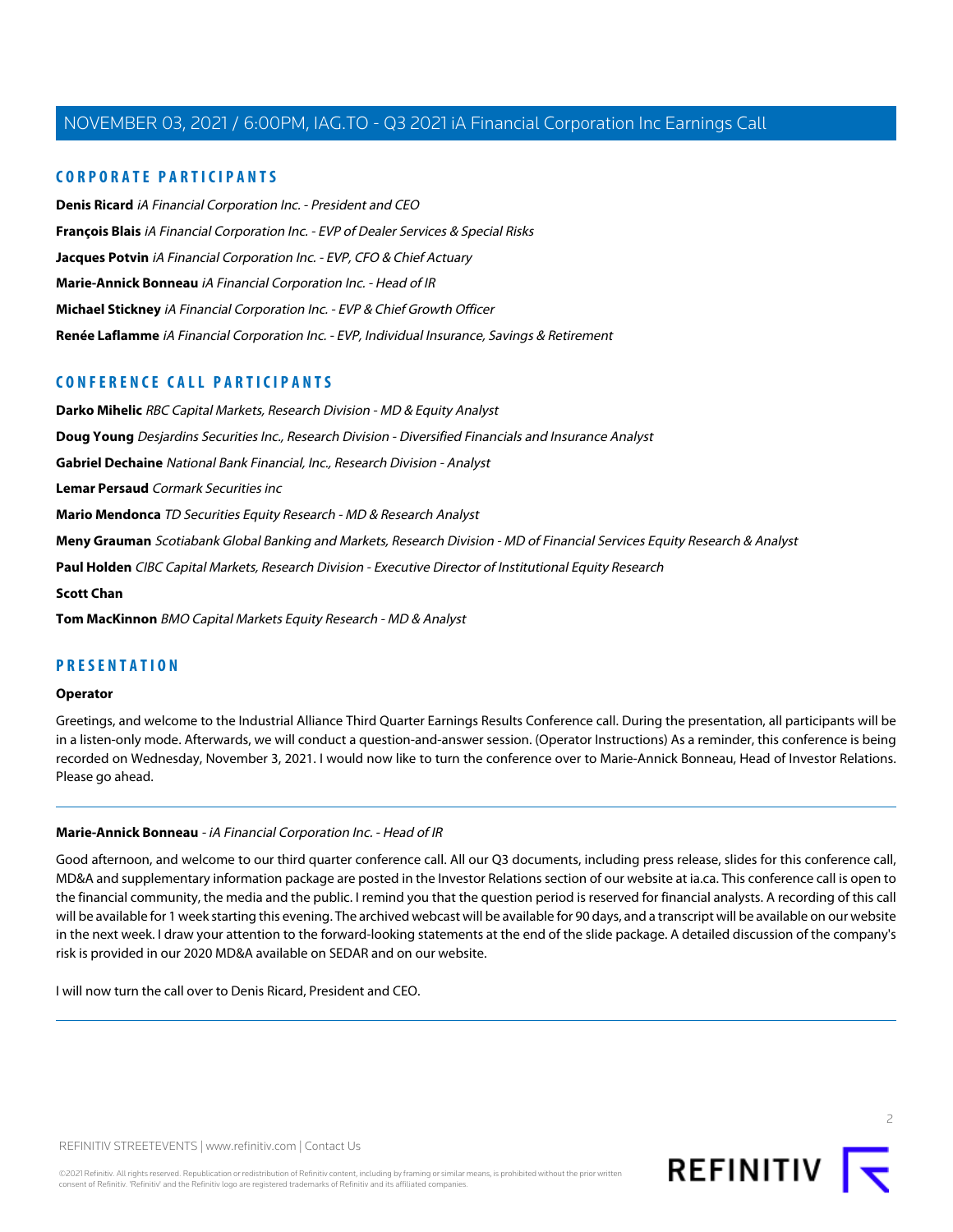# <span id="page-2-0"></span>**Denis Ricard** - iA Financial Corporation Inc. - President and CEO

Good afternoon, everyone, and thank you for joining us on the call today. As usual, I will start by introducing everyone attending the call on behalf of iA. First, Jacques Potvin, Chief Actuary and CFO; Mike Stickney, Chief Growth Officer and responsible among other things for our U.S. operations; Alain Bergeron, Chief Investment Officer; Renee Laflamme, in charge of Individual Insurance and Saving; Sean O'Brien, responsible for our mutual fund business and Wealth Management distribution affiliates; Francois Blais, in charge of Dealer Services, Special Markets and iA Auto and Home; and Eric Jobin, responsible of our group businesses.

IA Financial Group's third quarter results released this morning are solid and exceed expectations in many respects. They are a very good indication of the soundness and robustness of our business model. Indeed, as we continue to be focused on the execution of our strategy, sales momentum remained very strong, the investment portfolio and financial position are robust, and profitability is very high.

Slide 4 presents 6 key performance indicators. All of them are very solid. Starting with profitability. Core EPS of \$2.23 for the quarter is again above guidance. This result raises the profit for the first 9 months of the year to \$6.31, which is \$0.21 above the top end of our year-to-date target range. Core ROE of 14% is at the top of guidance and in the middle of the midterm target range of 13% to 15% that we wish to move forward by 2023, as announced at our March 2021 investor event. This metric is on a trailing 12-month basis and demonstrates the strength of our last 4 quarters.

The next 2 metrics are reflective of our tremendous growth momentum. First, premium and deposits totaled a solid \$4.1 billion, up 4% above a very strong quarter last year. As our AUA/AUM of more than \$214 billion, it represents a significant 15% increase over the last 12 months. Our capital position is solid, with 131% solvency ratio, up by 1 percentage point, to which should be added our distinctive market protection now equivalent to 8 percentage points. Finally, we placed great emphasis on growth in our book value since it represents the actual value-added for our shareholders. This ratio, which has been growing on average by 10% per year over 20 years, has increased by 12% in the last 12 months, a great performance.

Now turning to Slide 5, which illustrates our business mix. Starting with foundation businesses in which we already have a well-established leadership position, Individual Insurance, Wealth Management and Dealer Services in Canada all exceeded profit expectations in Q3. As for sales, the very strong momentum continued in individual insurance and for net fund entries in Wealth Management. As you know, our strength in distribution, our high-performance digital tools and our broad product offering are the main factors supporting our success in retail insurance and wealth.

In our support businesses, I want to highlight another quarter of strong profitability from iA Auto and Home, our Quebec P&C affiliate. In addition to its contribution to the company's profitability, iA Auto and Home, like our other support businesses, is a source of synergies. With this in mind and to offer our clients outside of Quebec, easier access to P&C products, we announced yesterday the acquisition of 70% of Surex. Mike will comment further on this acquisition in the next few minutes.

Finally, our expansion activities, which are our distinctive activities with high growth potential, performed well in the third quarter. Noteworthy, our sales in the U.S. Dealer Services division, which grew by 33% year-over-year. In the context of low car inventory, this result confirms the growth potential of this market. We continue to execute our digital strategy, a multifaceted program that includes a 360 client view, operational efficiency and talent development. By bringing together IT, client experience and employee experience under the responsibility of Pierre Miron as Chief Transformation Officer, we've put in place key conditions for success as we move forward with this project. On another note, employees are essential to iA success, and we are committed to being an employer of choice. This is why, as announced in August, we've opted for a hybrid and flexible approach to post pandemic work, an innovative approach that was recently recognized by the Healthy Enterprises Group.

In closing, as the COP26 conference unfolds, a word on ESG. Participating in the global effort to mitigate climate change is a priority of our sustainable development program. In addition to being carbon neutral since 2020, we're working to achieve our greenhouse gas reduction targets while analyzing how we can go even further. I will now let Mike comment further on business growth. Following Mike's remarks, Jacques will provide more information on our Q3 earnings and financial strength. I will pass it over to Mike.

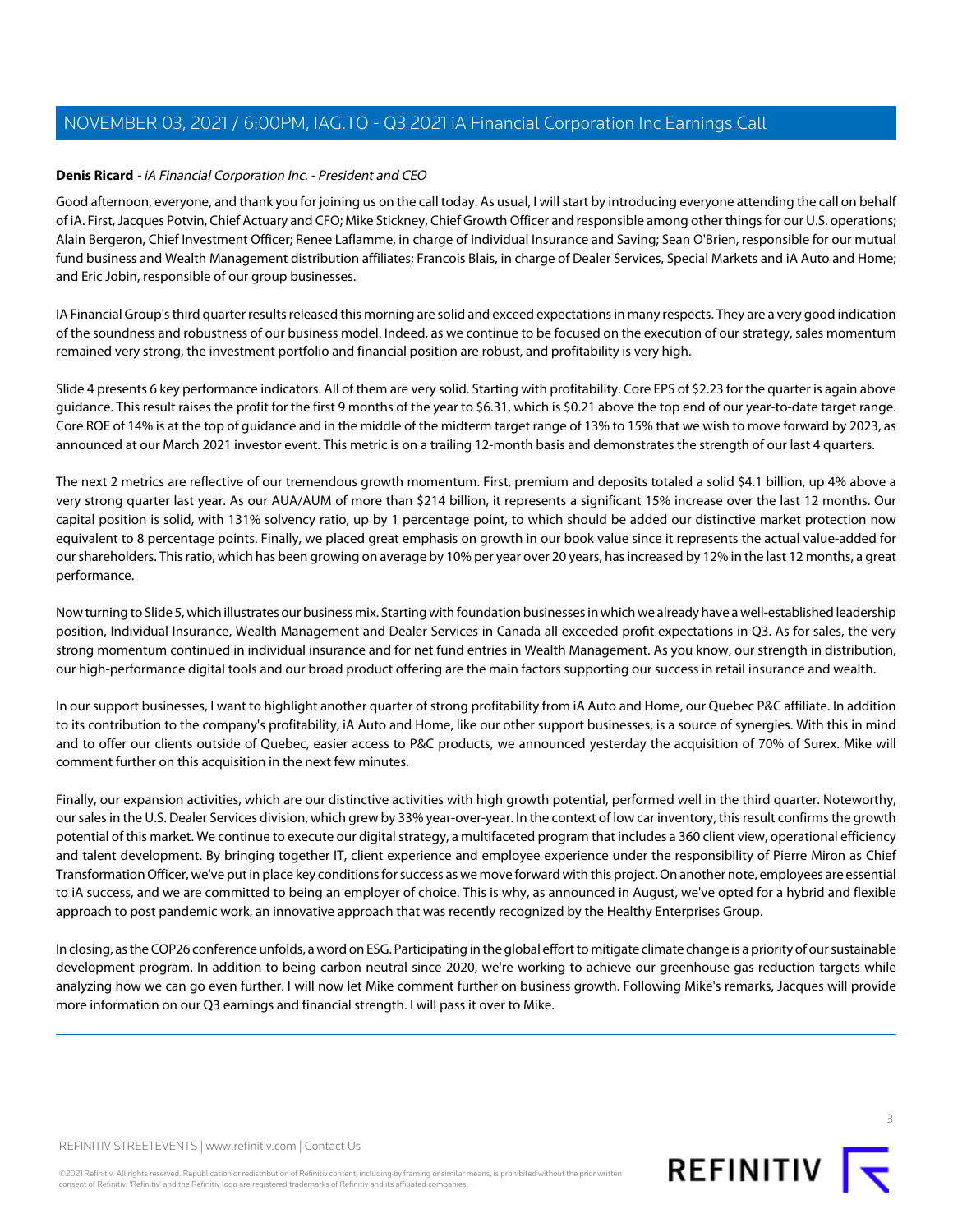# <span id="page-3-1"></span>**Michael Stickney** - iA Financial Corporation Inc. - EVP & Chief Growth Officer

Thank you, Denis, and good afternoon, everyone. With double-digit business growth in several of the group's sectors, Q3 sales matched the performance recorded in previous quarters. Sales were solid even when compared to a very strong third quarter in 2020, thanks to diversified business mix that allows for synergies and complementary products sold between business units. Individual Insurance and Wealth Management added another great performance through the recent string of successes. We also saw strong results from U.S. Dealer Services despite the low vehicle inventory environment. These results further confirm the strong growth potential of this segment, which contributes to the increasing proportion of capital-light products in our business mix.

Now please refer to Slide 7, as I will comment on our Q3 sales results by line of business. In Individual Insurance, strong momentum with total sales of \$68 million during the third quarter, a substantial increase of 28% year-over-year that further cements our leading position in the mass/mid market. Again, this quarter, growth was supported by the combination of 3 factors: Strength of our distribution networks, the superior performance of our digital tools and our comprehensive range of products. In fact, this was recently recognized by the industry when iA ranked #1 overall in the Advisor Perception Survey for the very first time.

Now looking at Group Insurance, Employee Plan sales amounted to \$19 million compared to \$26 million for the same period last year. As you know, sales in this sector tend to vary considerably from one quarter to another, depending on the size of the contracts sold. In the Canadian Dealer Services division, sales of \$300 million are similar to those of \$310 million from a year ago, a good performance in the context of vehicle inventory shortages. In the Special Markets division, sales were up 20% year-over-year, driven by the sales of AD&D and critical illness. In the U. S. now, Individual Insurance sales of \$34 million were similar to those of a very strong quarter last year and up 6% year-over-year for the first 9 months of the year. In the Dealer Services division of our U.S. operations, sales were 33% higher than last year, resisting the industry's inventory challenges. These very good results are mainly attributable to the strong synergies between DAC and IAS. Note that the persisting low vehicle inventory situation is expected to impact sales for the remainder of the year for both Dealer Services divisions, both Canada and the U. S.

Now turning to Slide 8 for Individual Wealth Management. Guaranteed product sales continue to be good, totaling \$213 million. Looking at segregated funds, the company continued to strengthen its position in the industry and ranked first in net sales for the first 8 months of the year. Gross segregated fund sales exceeded \$1.1 billion, up 58% year-over-year, while net sales totaled \$839 million for the quarter, more than doubling year-over-year. As with Individual Insurance sales, distribution networks and digital tools have been the key to our success. Now we are enhancing our product offering with the addition of 4 new global segregated funds as recently announced to the market.

As for mutual funds, sales growth was also excellent, thanks to the strong performance of the fund lineup. Indeed, gross sales were up 21% year-over-year and net sales recorded solid inflows of \$261 million for the quarter, showing continued momentum in bringing net sales close to \$1 billion on a year-to-date basis. In Group Savings and Retirement, very good sales of \$810 million compared with those of \$1.2 billion a year earlier, when a major insured annuity contract was signed. Finally, direct written premium in our P&C affiliate, iA Home and auto continued their steady growth and increased 7% year-over-year. Overall, premiums and deposits totaled more than \$4 billion during the third quarter, driven by the Individual Wealth Management sector. In addition, growth of the financial markets and solid net inflows of funds propelled assets under management and administration to a record level and resulted in a 15% increase year-over-year.

<span id="page-3-0"></span>Turning to Slide 9. As introduced by Denis, we've just announced the acquisition of 70% of a digital P&C distributor named Surex Direct. This acquisition has a high strategic value because of Surex's digital expertise and distribution capabilities. It is also a good strategic fit as Surex will act as a growth generator for the other business units, giving our clients access to the P&C market across Canada. Surex further enhances our well-established strengths in distribution, product shelf and digital tools. In addition, it is a capital-light business expected to contribute to the ROE expansion of the company. I will now turn it over to Jacques to comment on Q3 earnings and capital strength.

# **Jacques Potvin** - iA Financial Corporation Inc. - EVP, CFO & Chief Actuary

Thank you Mike, and good afternoon everyone. Again, this quarter, results were strong and earnings were above expectations. Starting with Slide 11, which compares our results with the guidance that was provided at the beginning of the year and on which you can see that both for Q3 and year-to-date results are generally in line with our better than guided. This is true for core EPS as well as for core ROE for the trailing 12 months, a

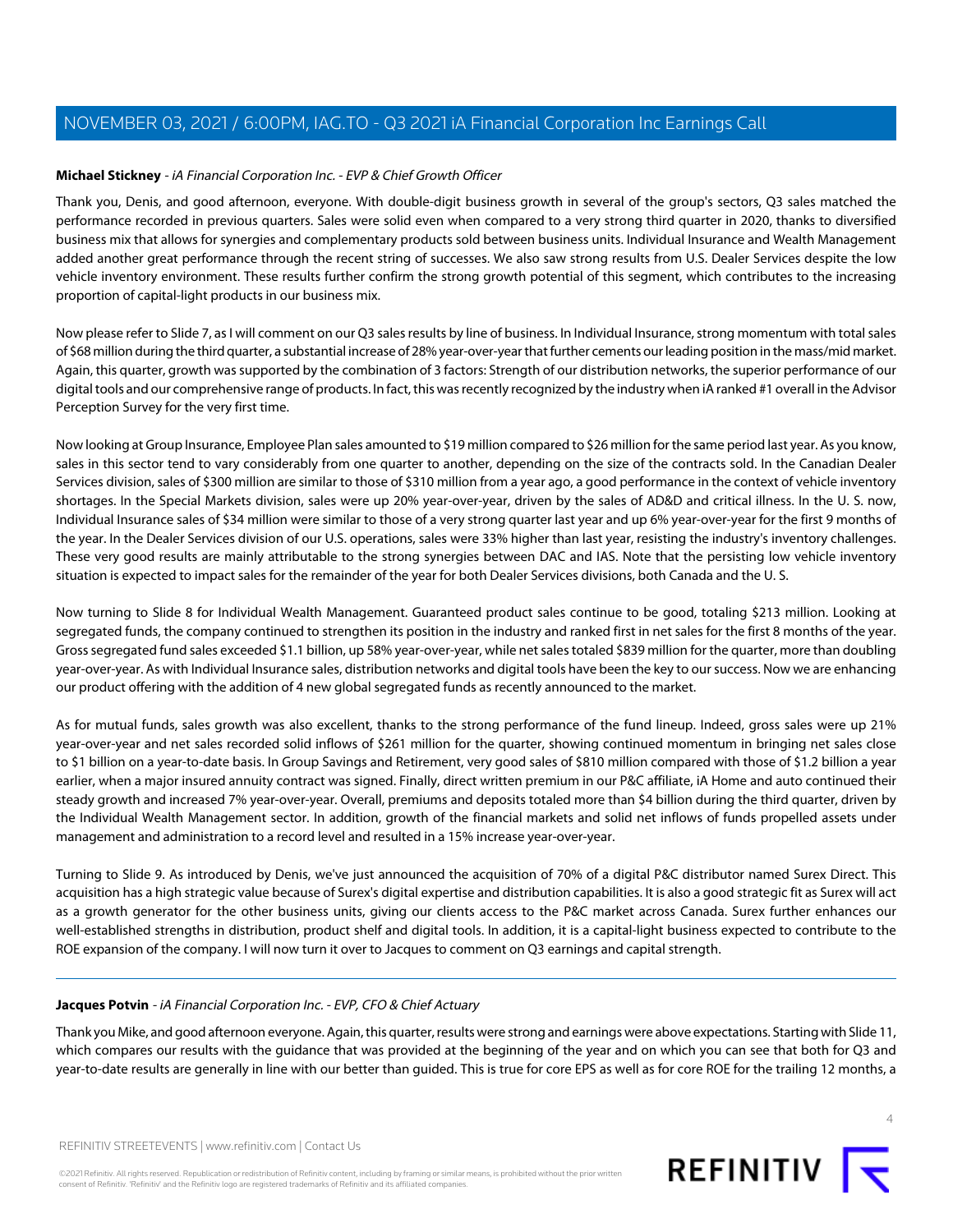key metric that we aim to increase. Core ROE is currently at the very top of our guidance range, owing to our solid performance in the last 12 months. Also, both organic capital generation and the solvency ratio are above guidance. Finally, the dividend payout ratio reflects the combined effect of current regulatory restrictions, prohibiting dividend increases and our good profitability.

Now refer to Slide 12, on which we compare core earnings to reported earnings. Overall, the impact of market was nil this quarter, and the only adjustments were for IAS integration costs, which were slightly higher than expected. And amortization of acquisition-related intangible assets and non-core pension expenses, which were close to expectations.

Slide 13 presents the source of earnings for Q3 results on a core basis. First, when adjusted to exclude Q2 2020 IAS expected profit, which, as you may recall, was recorded together with the results of the third quarter of 2020, core expected profit of \$255 million for Q3 2021 is up 11% year-over-year. This increase in expected profit can be explained essentially by organic growth, mainly high net fund entries and a favorable impact of financial market. In addition, policyholder experience gains contributed to the strong profitability with a \$0.06 EPS gain. Experience was particularly favorable for Individual Insurance and Dealer Services in Canada. For more details regarding policyholder experience by sector, please refer to Slide 22 in the appendices, where you will know that an experience loss was recorded in our U.S. Dealer Services division in Q3. A provision for sales bonuses due to the strong year-to-date sales, slightly higher claims and timing of revenues explain this result. The latter has come about as we harmonize and refine the practices across the units of this division. This exercise, which will shortly be completed, brings some temporary volatility in the results of our U.S. Dealer Services. More specifically, the impact was a little negative in Q3, but the finalization of this refinement should result in a positive adjustment for year-to-date results that will be recognized in Q4. Overall, year-to-date core experience for this division has been better than expected.

The next item in the source of earnings is the impact of new business, which with a strain of 3% for Q3 and 2% year-to-date is very close to expectations, being in the middle of our target range. iA uses a conservative approach to manage the impact of new business, and we are pleased with the current level of strain close to 0. Particularly as we prepare to transition to IFRS 17. Income on capital was higher-than-expected in Q3, resulting in \$0.10 EPS gain. This result is essentially attributable to the very favorable experience from our P&C affiliate, iA Auto and home, mainly due to lower claim ratio, mostly from home protection. Finally, income taxes were within guidance, but slightly higher than expected, resulting in a \$0.01 EPS loss. In the end, a \$2.23 core EPS was \$0.08 above the top of our guidance range.

Moving to Slide 14, which provides an update on the additional protection added to the reserve to account for the pandemic uncertainty in 2021. During the quarter, the mortality was slightly higher than expected. This results in an experience loss in Canada, while in the U. S., it was offset by the carryforward provision arising from better-than-expected mortality in the first half of 2021. Please note that there is still a carryforward provision amount available in the U. S. for potential use in the future. As for adverse policyholder behavior, the additional protection remains intact as no adverse experience was recorded during the quarter.

As shown on Slide 15, we maintain a very strong financial position with a solvency ratio of 131%, well above our target range. In Q3, the increase in the ratio was supported by continued organic capital generation, while the impact of market-related variation was slightly unfavorable.

Now to Slide 16, which shows that the equivalent of 8 percentage points can be added to our solvency ratio to reflect our distinctive market protection, enhancing the robustness of our capital position. Organic capital generation was again very strong this quarter at about under \$150 million, and after 9 months, we have already exceeded our target for the year. Organic generation is highly dependent on profit, of course but it is also correlated with the macroeconomic environment and the business mix. In Q3, all the sector had a positive impact on organic generation.

I now refer you to Slide 17. The annual review of actuarial assumption has begun and will be finalized in the coming weeks. Although, the final outcome is still unknown, we expect a nonsignificant impact on the fourth quarter results. To conclude, we entered Q4 well positioned and confident that core EPS for the last quarter of 2021 should be at the top and all above our guidance range, provided that financial market and the evolution of the pandemic remains favorable. Our good results are expected to continue in 2022, although some items that were extremely favorable in 2021, such as our P&C and car loan results may be less so in 2022.



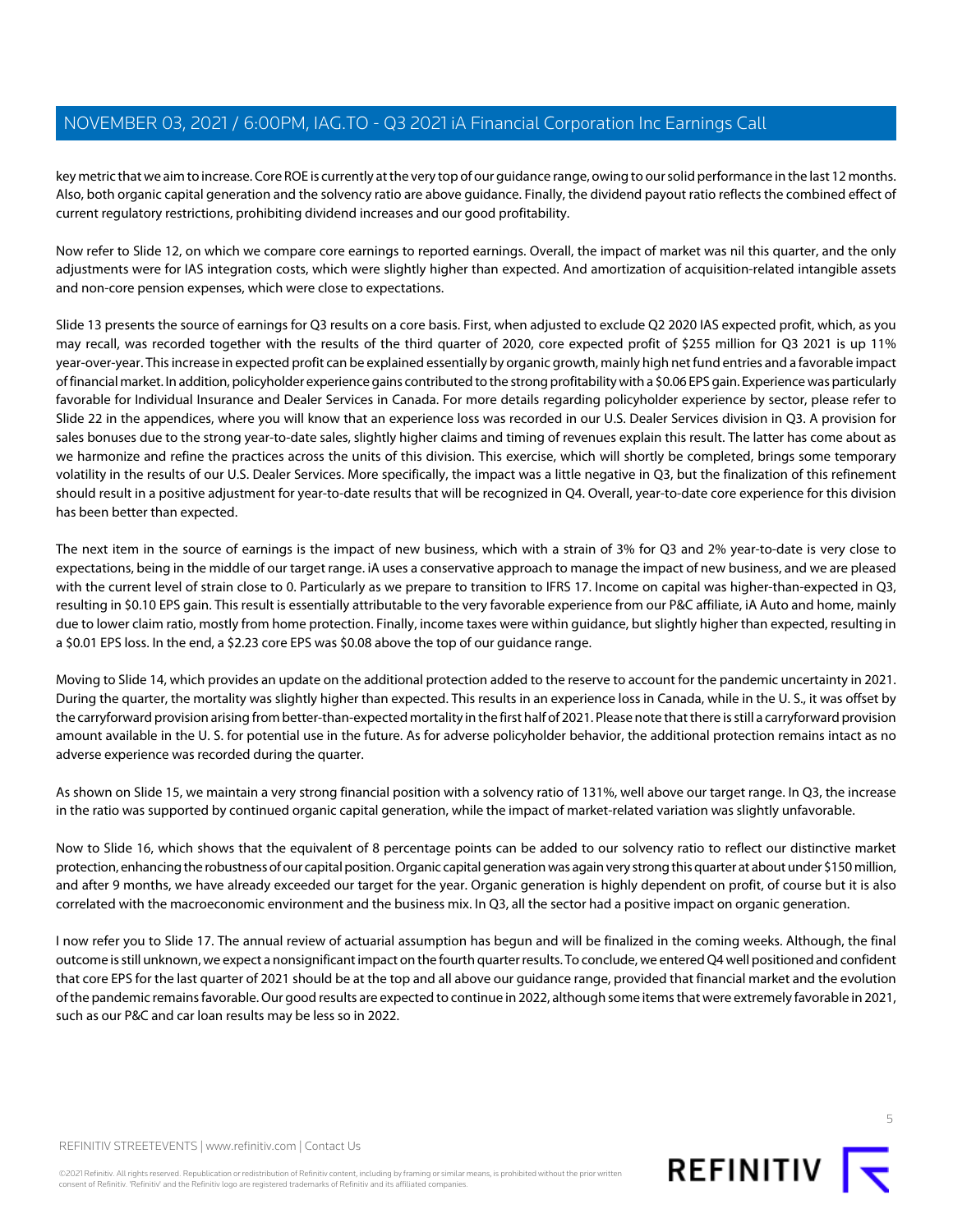In closing, a few more words about the year 2022, during which we will be transitioning to IFRS 17. Our preparation for the transition continues to progress well, and thanks to our long-term and economically based management approach, we have a strong capital position and will be comfortably positioned to move under the new accounting standard.

Operator, we will now take questions.

# **QUESTIONS AND ANSWERS**

#### **Operator**

<span id="page-5-0"></span>Thank you. (Operator Instructions) Our first question comes from Gabriel Dechaine with National Bank Financial.

#### **Gabriel Dechaine** - National Bank Financial, Inc., Research Division - Analyst

I'm sure I've asked this before, but the P&C business just keeps knocking the ball out of the park here. And I'm just wondering how we should look at the profitability over the past 3 quarters relative to that \$13 million expected level that you put in your slide, excluding seasonality, whatever. Does that differential represent what the normalization of P&C profits could be? Or is this a business that's just simply more profitable than it ever has been because we've been repricing and taking other actions.

# **Denis Ricard** - iA Financial Corporation Inc. - President and CEO

It's Denis here, Gabriel. Thanks for the question. If you look back in 2020, let's say, Q2 and before that, the run rate was something around \$13 million, and that's what we kept in terms of guidance. And what you've seen over the last 6 quarters is amazingly much better, obviously. We had -- I mean, I would say that the answer probably, on a long-term basis is somewhere in between those 2 numbers. Because when you think about it, we've made a lot of changes in our pricing of those products over the last several years. And we were already starting just before the pandemic, to get the benefit out of it, and it was accelerating. So I would say that the long-term would be somewhere in between.

# **Gabriel Dechaine** - National Bank Financial, Inc., Research Division - Analyst

Okay. Something we should talk about a bit more in detail of in another forum. Now it's more of a philosophical long-term picture type of question here, but if I look at this year's growth, a big chunk of it coming from IAS accretion, the P&C business, auto lending, the lower loan losses. And now you've made the Surex acquisition. And I'm spending more time talking about auto-related and P&C businesses when it comes to Industrial Alliance, very little talking about Individual Insurance because that's kind of not a topic these days. Do you -- I don't know why you've structured your business in a certain way, but to be more capital-light and all that but is the direction you're going with this company, more of a financial conglomerate type structure? Or is that just the way the trends are going these days and your diversified business, some are doing well right now, others will pick up the slack down the road, that type of thing. A bit of a complex question there, but hoping you can talk a bit about that.

# **Denis Ricard** - iA Financial Corporation Inc. - President and CEO

Hopefully, I've got an easy answer for that. I mean we've shown at our investor event, the 3 different categories of businesses, and it's still in the package. And that's the way we look at our businesses. And the way you should position Surex, for example, it is really a support business. The same way as iA Auto and Home is a support business. Now we're not buying a manufacturer, and we don't intend to be a manufacturer of P&C. We basically bought the distribution shop. But the idea is to do what we're doing in Quebec. In Quebec, we are basically making some revenue synergies out of iA Auto and Home with the referral programs with either dealerships or with the career network like the life insurance reps? Well, we're trying to do the same outside Quebec with the acquisition of Surex. So I mean, you can see we have a lot of businesses. We are conglomerate but at the end of the day, you really have to put them into categories. We have our foundation business, which are still our main core business, Individual

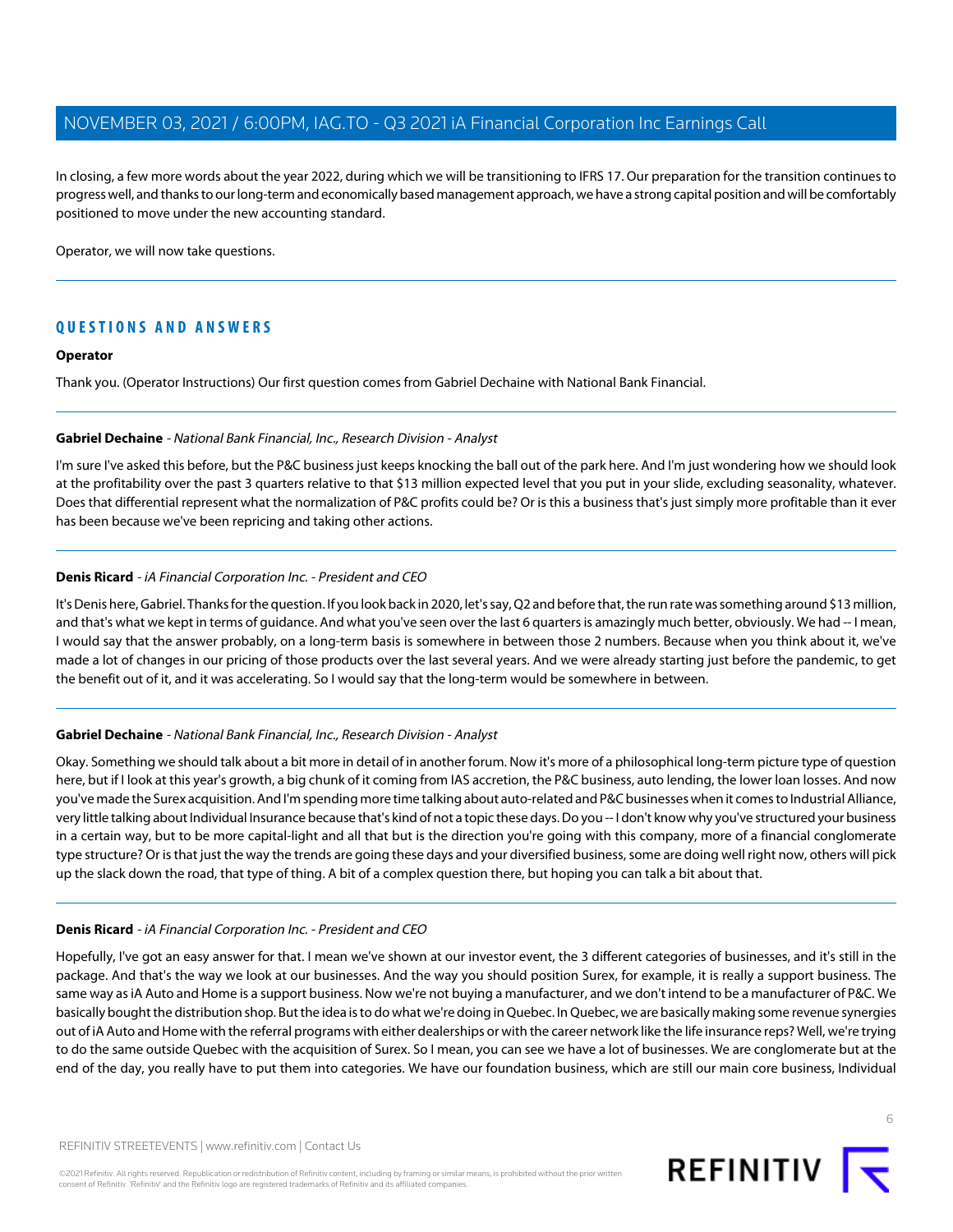Insurance, Wealth Management and the other businesses are really there, either the high-growth or to support those businesses where we want to be a leader, basically at the end of the day. Hopefully, that answered your question.

# **Gabriel Dechaine** - National Bank Financial, Inc., Research Division - Analyst

It does. Do you have any stats on, I guess, cross-sell from Individual Insurance into P&C products in Quebec? Because it's like going the other way from all Individual Insurance clients in BC or whatever to buy P&C products through -- is there any kind of benchmark that you have for Quebec?

#### **Denis Ricard** - iA Financial Corporation Inc. - President and CEO

Well, I can tell you one thing is that when I look at the sales of iA Auto and Home in Quebec, the majority of the sales are coming from, let's say, traditional networks like the carrier networks or the dealer business, although we do some direct-to-consumer, but the vast majority comes from, I would say, something around 75% comes from the synergies between other sectors.

#### **Operator**

<span id="page-6-0"></span>Our next question comes from Meny Grauman with Scotiabank.

#### **Meny Grauman** - Scotiabank Global Banking and Markets, Research Division - MD of Financial Services Equity Research & Analyst

Jacques, I just wanted to make sure that I heard you correctly, I think you were suggesting some positive experience in Q4 for the U. S. Dealer Services business. So I just wanted to check that. And if that's the case and understand better why you believe that's likely to be the case?

# **Jacques Potvin** - iA Financial Corporation Inc. - EVP, CFO & Chief Actuary

Thank you, Meny, for the question. Yes, right. That's what I said. Actually, we're refining the accounting. There's many different operation. iA has gone through many acquisitions in the recent past, so we have just harmonizing all the approaches and the way of accounting for those different businesses. And we thought we will be able to complete the work in Q3. We were not able. So the part that we booked in Q3 has had a negative impact. It's part of the result but what's coming -- what we have identified since that time is in positive territory. I will say between \$0.02 and \$0.05. That's what we have, but we are not completed yet. We believe we will complete it in Q4. But so far, there's positive coming, and it's really related to the business year-to-date.

#### **Denis Ricard** - iA Financial Corporation Inc. - President and CEO

And it's Denis here. The good news is that when you look at the year in total, with the -- what Jacques is just seeing right now, the expectation is that we're going to be higher than what was expected at the beginning of the year. And at the same time, the business is growing significantly. So so far, we're pretty happy with that business.

**Meny Grauman** - Scotiabank Global Banking and Markets, Research Division - MD of Financial Services Equity Research & Analyst

Got it. And then just if I'm looking at it a high level, it sounds like you're suggesting somewhat of a normalization in your P&C business also on the credit side of the auto loan business. Where is the offset there? As you look to 2022, what's likely to improve into next year? When I hear you talk about Dealer Services, in particular, it sounds like supply issues will still be a problem. So where is the upside as you look to 2022 in terms of the results?

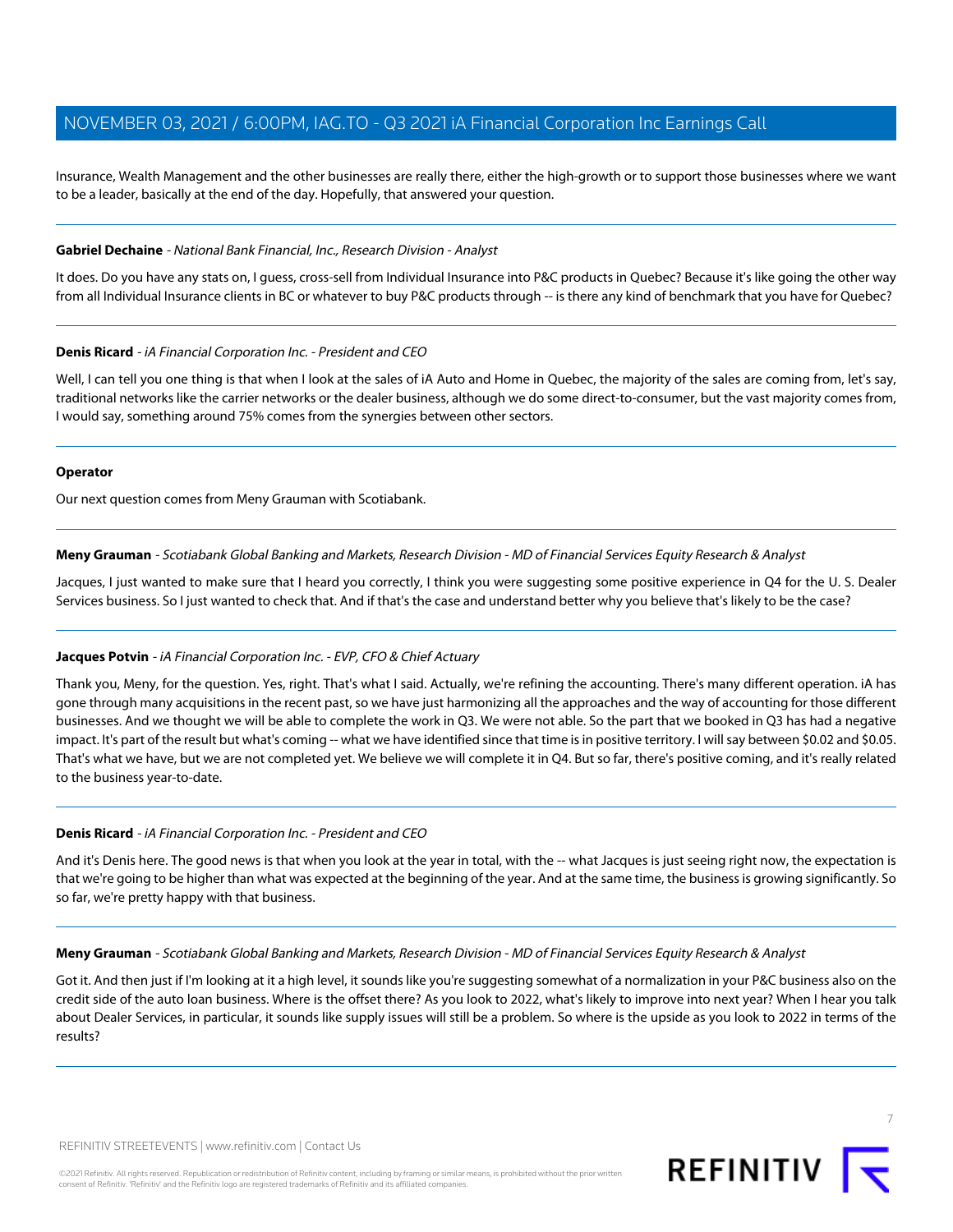# **Jacques Potvin** - iA Financial Corporation Inc. - EVP, CFO & Chief Actuary

Actually, I would say, it's really a tough question because you know what we're still in the pandemic. If you look in the U. S., I believe the life has come back to normal much more quickly than in Canada. Can we see that today, they are in a normal situation, maybe not, but they are closer than in Canada. In 2022, we will return gradually to normality. So there are things that will settle down for sure. We have had good experience, P&C credit loan experience. We have had some negative as well. If you look at mortality, also group insurance that has been affected negatively. So it's very tough to say at which pace we will return to normal and so on. The best guidance I can provide today, and we will provide the guidance when we will disclose the Q4 results, but it would be quite a wide range that I would give you, but that's maybe -- that's the best we can do for today. So if you use the \$6.31 after 9 months, you had the top of the guidance provided for Q4, so it brings it to 841. I would say that you cannot expect a 10% increase over that. So this is the top, really the top of the range that you can have. And we used to increase our guidance year after year by 10%. So if you use mid-guidance of 2021 and raise it by 10%, it's the bottom of the range. So it will be in between those 2, and it will vary about the pace. So we will finalize that, and we will come with a guidance with what's our best view for next year.

#### **Operator**

<span id="page-7-0"></span>Our next question comes from Tom MacKinnon with BMO Capital Markets.

#### **Tom MacKinnon** - BMO Capital Markets Equity Research - MD & Analyst

A quick clarification and then a follow-on question. Jacques, the \$0.02 to \$0.05 in U. S. Dealer Services that you identified in the fourth quarter, is that an experience gain? Is that kind of an expense experience gain, just sort of reversing what was done in the third quarter? Is that how we should be looking at that?

# **Jacques Potvin** - iA Financial Corporation Inc. - EVP, CFO & Chief Actuary

No, it's not a reversal of what happened in third quarter. Actually, if you look at that division, there are 3 types of, I would say, income. You have the admin services that you're providing for the admin services. Most of the revenue is earned in the first year because that's where the services - most of the services is provided. If you look at -- after that, the insurance part because, of course, there are a lot of dealer. We pass some experience with a lot of dealers through reinsurance deal, et cetera, but we're keeping some of that underwriting risk as well. For this one, we set a premium and the premium will -- the profit will be earned over the life of the contract. And after that, there's what we call a clip fee when you have an insurance company that are backing an obligor. And for that part, also, it's insurance. So this profit is earned over the life of the contract over 5 years. So we have discovered by moving to IFRS 4. I'm confused sometime with IFRS 17, sorry for that. So we discovered that practices were not exactly the same for all the different businesses. So what we are doing now, we are moving to a similar approach for all of them. So that's really what is happening here.

# **Tom MacKinnon** - BMO Capital Markets Equity Research - MD & Analyst

Okay. So that is actually going to be an expected profit and not an experience gain, correct?

# **Jacques Potvin** - iA Financial Corporation Inc. - EVP, CFO & Chief Actuary

It would be, I would say, an experience gain because experience profit is already booked as the expected, but it will add to the total profit. But we will see what would be the experience of Q4. But if we will have recorded it in Q3, it will have added to the expected profit, it will have been a gain.

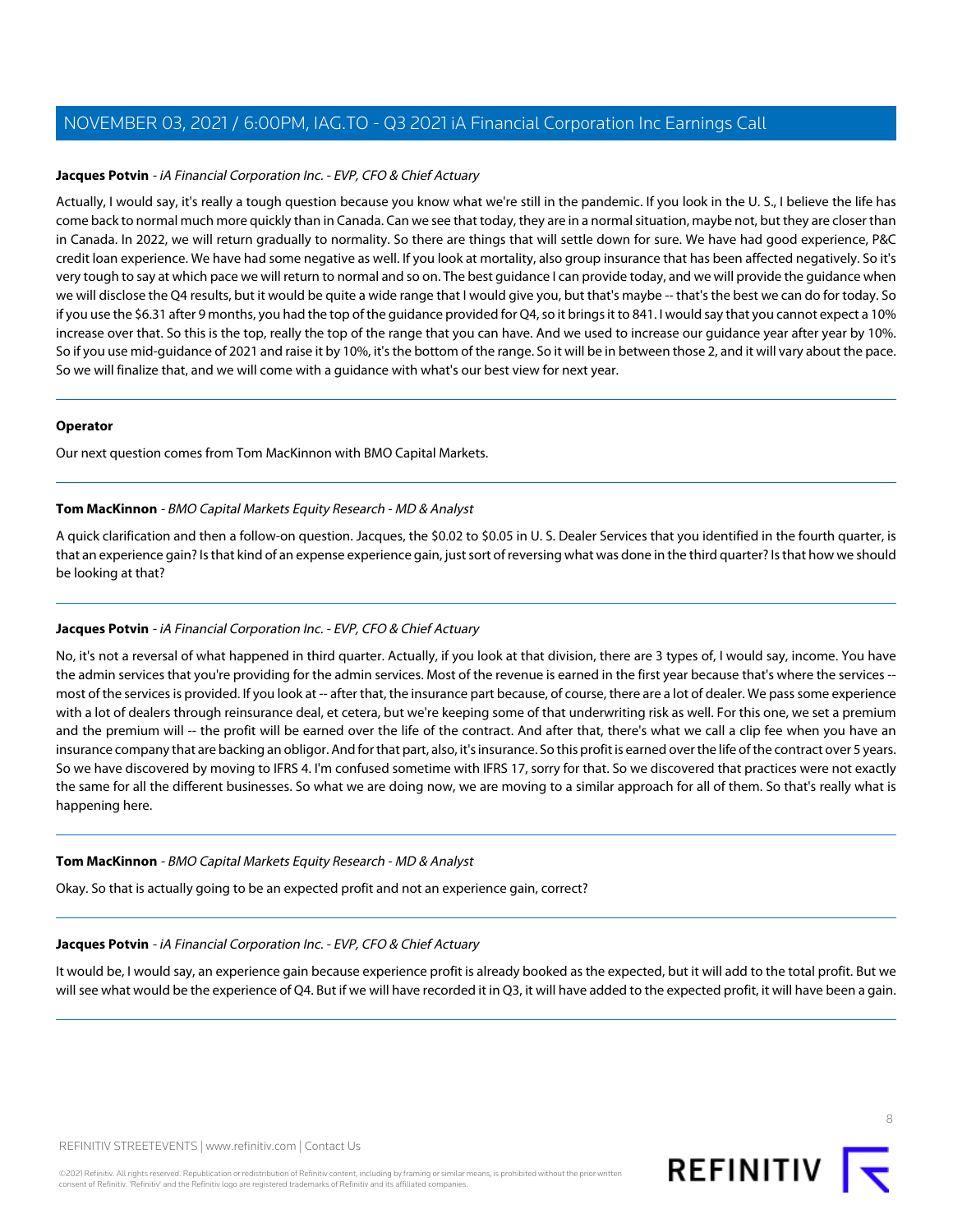# **Tom MacKinnon** - BMO Capital Markets Equity Research - MD & Analyst

Okay. And if -- now my question is on expenses, though. It seems like the expenses were higher in Dealer Services as a result of sales bonuses. Is that going to continue into the fourth quarter if sales continue to be strong? And then if I look in the group retirement, group savings and retirement, you had an experience loss there related to higher expenses as well. So can you talk about what drove the expense increase in the quarter? And more importantly, do you see -- what are you doing going forward to be able to perhaps curtail those expenses?

# **Jacques Potvin** - iA Financial Corporation Inc. - EVP, CFO & Chief Actuary

Okay, that's a good observation, Tom. Actually, of course, when you have such level of sales, you can expect that expenses will be higher. So it's part of the equation for sure. Another part of it also, we mentioned at our Investor Day that we have many digital initiatives. And for those initiatives, you know there are some expenses that have to be spent. You cannot capitalize all expenses there. So this brings also some noise quarter-to-quarter in the different lines of business. So that's really what is happening with the expenses.

# **Tom MacKinnon** - BMO Capital Markets Equity Research - MD & Analyst

Okay. That's great. And the last question is just on the U. S. Individual Insurance. The sales are great in 2019 and 2020. Now the decline -- is the decline year-over-year just because they were so good then, and you can't really continue that pace? Or what's sort of happening with the market here? Why we think so good before and then they're starting to decline now with respect to U. S. Individual Insurance?

# **Denis Ricard** - iA Financial Corporation Inc. - President and CEO

I guess this is for you, Mike?

# **Michael Stickney** - iA Financial Corporation Inc. - EVP & Chief Growth Officer

Yes. Thanks for the question, Tom. You've got a -- I'd say, read the situation pretty accurately. We had a great run through say, the previous 3, 4, 5 years. Things are kind of flattening off. And I'd say the market continues to grow because the demographics as much as anything, and I think people are more interested in insurance these days. And I think we're continuing to -- we're continuing to work hard on growth and grow our sales, but it's probably not going to run at the rate we saw, say, 15%, 16%, 17% that we saw 3 or 4 years ago. But we're not giving up. I mean, it is -- we try to grow our sales at least 10% every year. So a lot of it is just getting the recruiting and finding new distribution. So yes, we continue to try to grow that business, but it is slowing down a bit.

# <span id="page-8-0"></span>**Operator**

Our next question comes from Scott Chan with Canaccord Genuity.

# **Scott Chan**

If I just focus in on expected profit and look at your Wealth Management, you said you did \$80 million this quarter versus \$67 million last quarter. I mean, 80 is a record high if I kind of look back. Was there something unusual that happened this quarter to drive that? Or with the asset growth and the expected asset work we're seeing in Q4, we should see that number kind of trend a bit higher.

# **Jacques Potvin** - iA Financial Corporation Inc. - EVP, CFO & Chief Actuary

It's really a great market performance as well as the net fund entries that really the sum of it here.

REFINITIV STREETEVENTS | [www.refinitiv.com](https://www.refinitiv.com/) | [Contact Us](https://www.refinitiv.com/en/contact-us)



 $\circ$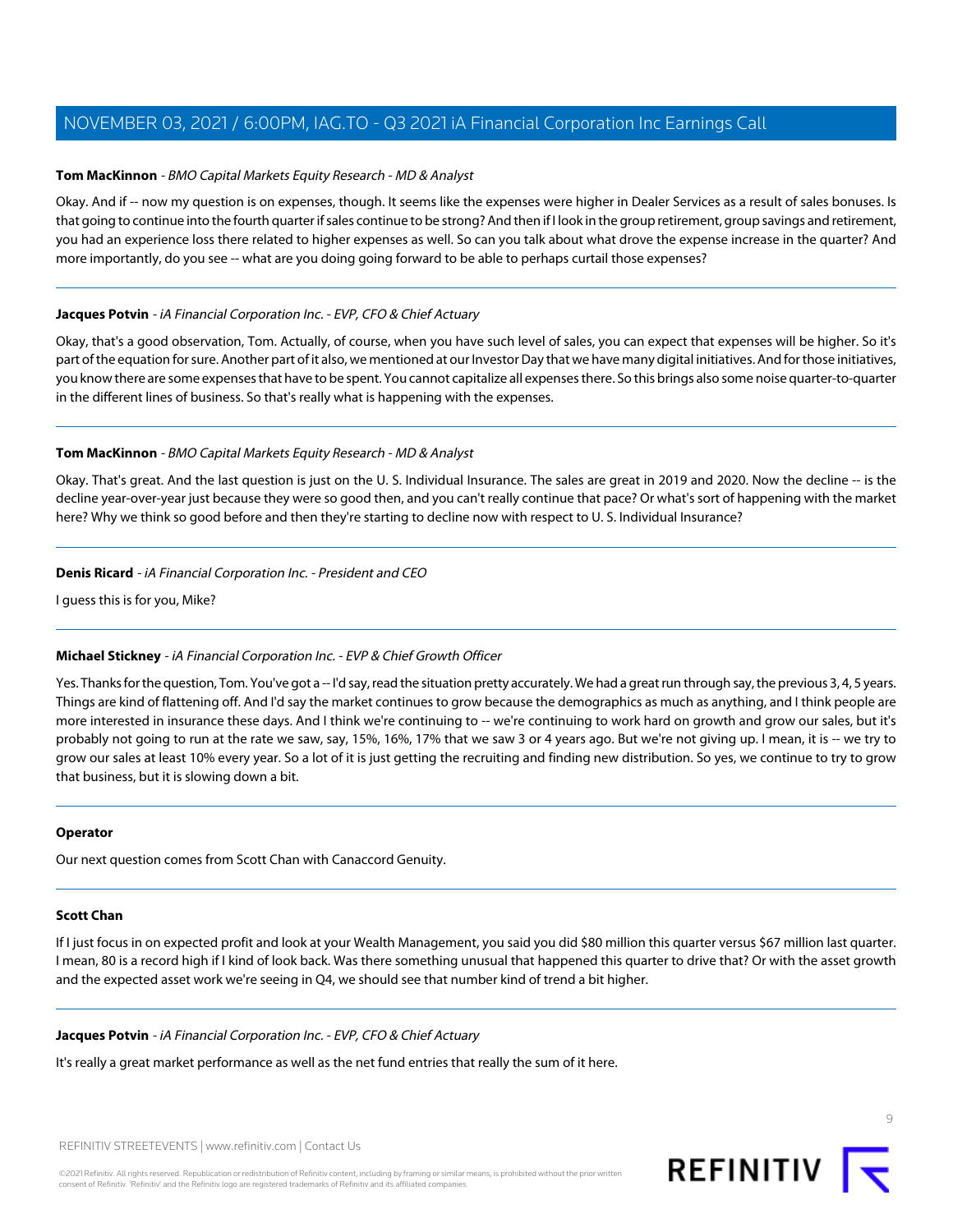#### **Scott Chan**

So if those persist, then that should be higher in subsequent quarters?

# **Jacques Potvin** - iA Financial Corporation Inc. - EVP, CFO & Chief Actuary

I'm sorry, could you repeat, the sound is not great. I'm sorry, Scott.

# **Scott Chan**

Yes. You talked about the market performance and net fund entries, which I think in Q4 is a lot better than Q3. So from what I'm hearing from you, that should continue to drive better expected profit going forward?

# **Denis Ricard** - iA Financial Corporation Inc. - President and CEO

Yes, absolutely. It's Denis here. Yes, you're absolutely right. I mean we do reevaluate the expected profit for us each quarter. And when you have a good market, good net entries, obviously, this goes up.

# **Scott Chan**

<span id="page-9-0"></span>Okay. And just on the seg fund sales and then you launched new products, and I think the new products were -- the 4 new products were kind of post quarter, but is the sales within the segment more industry related, like COVID related? Or is it more specific to iAG, you think?

# **Renée Laflamme** - iA Financial Corporation Inc. - EVP, Individual Insurance, Savings & Retirement

This is Renée speaking. Thanks for the questions. I think you need to look at it in twofold. What we are doing at iA and Mike mentioned it, the strong distribution, the technology as well as our fund lineup that is very, very competitive. Externally, of course, we see the client behavior with COVID, people having more savings in their pockets and the market being positive. So that's a tailwind for us that is really helping the business. So it's really in twofold, external and internal.

#### <span id="page-9-1"></span>**Operator**

Our next question comes from Doug Young with Desjardins Capital Markets.

# **Doug Young** - Desjardins Securities Inc., Research Division - Diversified Financials and Insurance Analyst

Just back on Surex, the acquisition. I just want to confirm, Denis, you're not signaling that you're looking to expand your P&C insurance manufacturing outside of Quebec. Like that's not what this is about. And then maybe just to tag on. It looks like if I look at Slide 9, this business is going to lose money on a net basis over the next 3 years, but be flat on a core basis. And I'm just curious as to what you think the return on capital, like what is the return on capital you expect to get from this business? And how quickly do you get it there?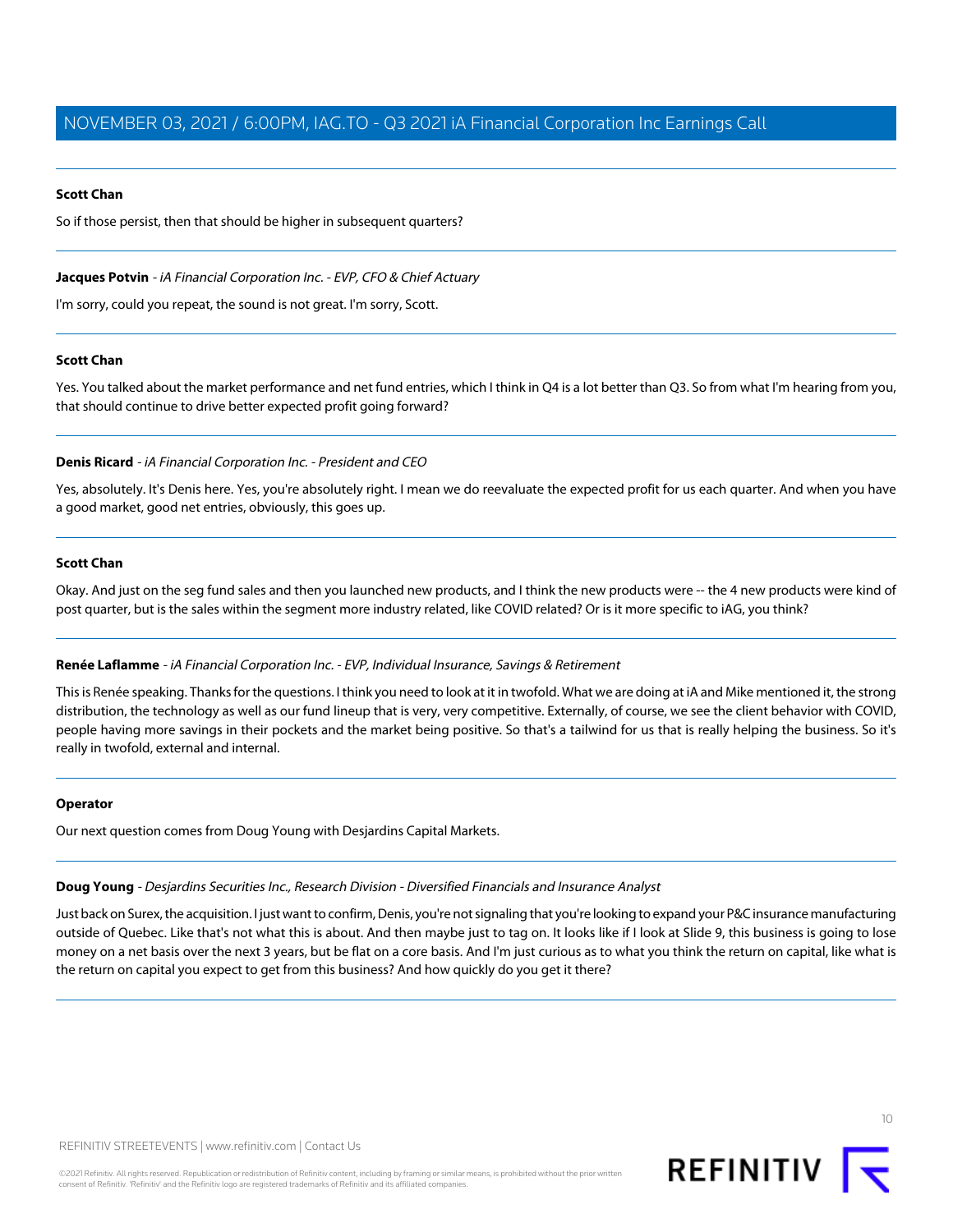#### **Denis Ricard** - iA Financial Corporation Inc. - President and CEO

Thanks for the question, Doug. Well, the answer is very clear on your -- the answer is very clear on your first question. We have no intention to become a manufacturer of P&C outside Quebec. It's really a distribution play here. And regarding your second point, the question was -- remind me what the question was.

#### **Jacques Potvin** - iA Financial Corporation Inc. - EVP, CFO & Chief Actuary

The question was the return on that...

# **Denis Ricard** - iA Financial Corporation Inc. - President and CEO

The return -- in fact, for the return, okay, what's going on here? Obviously, when we looked at it, we basically made projections, assumptions as to the kind of synergies that we can get out of this business. And most of the synergies are going to be revenue synergies. And so we don't show it here, obviously, but we have a model where we are going to make some return out of it. And the return at the end of the day, we expect will be higher than the target range that we do target. But it includes the fact that we have some synergies in between some sectors.

#### **Doug Young** - Desjardins Securities Inc., Research Division - Diversified Financials and Insurance Analyst

And those synergies are just through your distribution partners basically cross-selling the new agents that you deal with P&C insurance. And if I'm right that this is going to lose money on a net basis, but it's going to be flat on a core basis. Is that correct?

#### **Denis Ricard** - iA Financial Corporation Inc. - President and CEO

Well, yes, you're right. But at the end of the day, it does not include any synergies that we can have. We have not modeled -- when we see that it's going to be kind of neutral or a bit negative for the next 3 years. It does not include any synergies from other businesses.

**Doug Young** - Desjardins Securities Inc., Research Division - Diversified Financials and Insurance Analyst

And then what division, Jacque, is this going to be reported through?

**Denis Ricard** - iA Financial Corporation Inc. - President and CEO

Well, that business is going to report to the iA Auto and Home.

**Doug Young** - Desjardins Securities Inc., Research Division - Diversified Financials and Insurance Analyst

Okay. And then second, on U. S. Dealer Services, just a few things. I mean, I think it was mentioned that your experience was negative because you had higher claims. Hoping you can maybe just unpack that. And then, Mike, the sales up 33% was attributed to synergies. I assume that's cross-sell. Can you maybe talk a little bit about that? What are some of the key drivers for that increase of 33%? Is it mix shift? Is it -- anyway, I'll leave it there, if you can give us a little more detail.

#### **Denis Ricard** - iA Financial Corporation Inc. - President and CEO

Mike?



11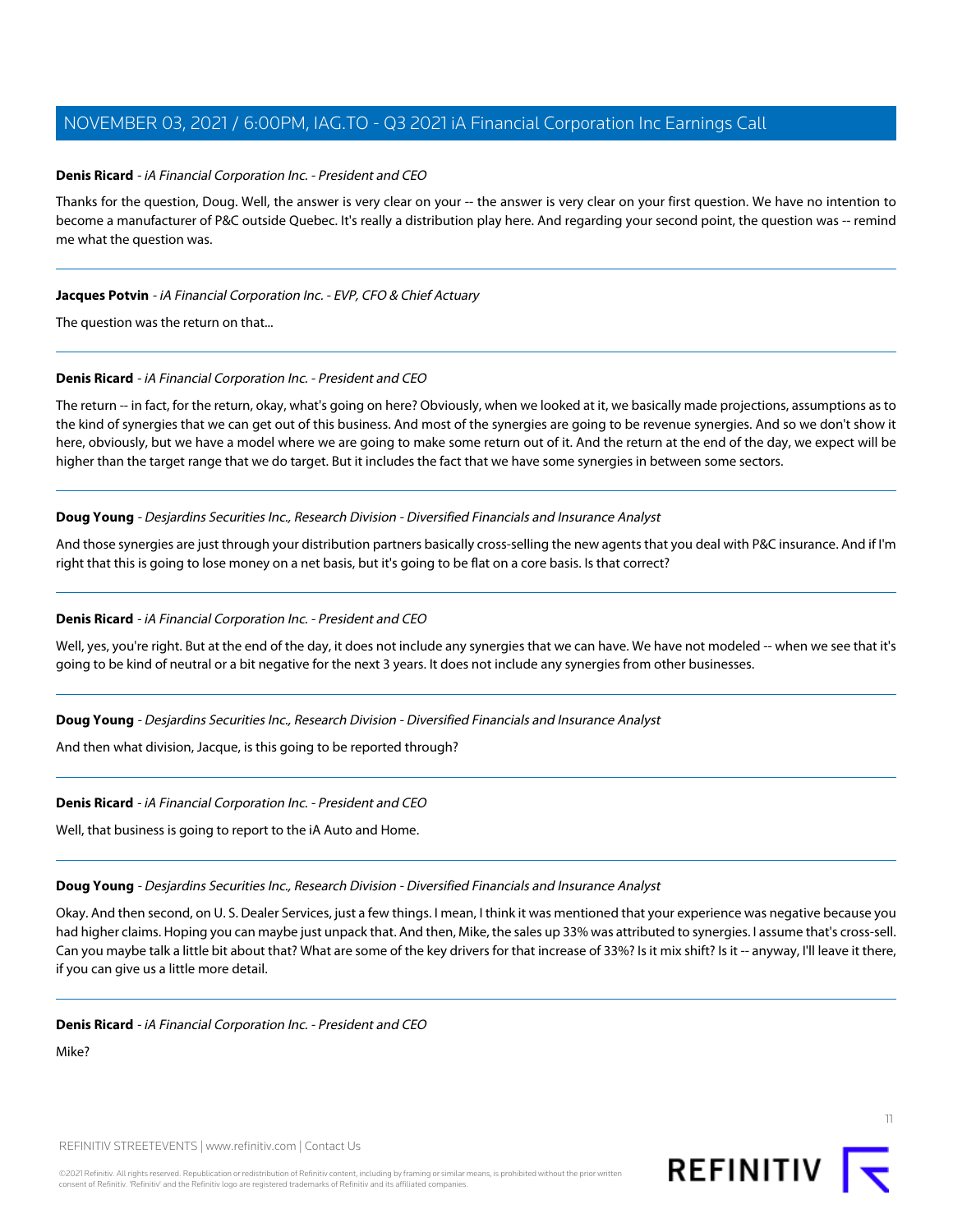# **Michael Stickney** - iA Financial Corporation Inc. - EVP & Chief Growth Officer

Sure. There's a question before that question, but I'll leave it to you guys. Yes. On the sales side, 33% number is pretty good. The synergy issue, it's kind of an interesting one. One of the first synergies we identified when we got into the IAS file was that they were using a lot of third-party insurance companies to basically write the clip coverage on the business they sold. So we had a project going last year to transition all of that or most of that business to our insurance company, which is just called DAC. And so that kicked in at basically the start of this year, and that business is now getting recorded or reported as sales for us. And that's about half of the growth that you're seeing in the third quarter. The higher growth numbers in the previous quarters because we didn't own IAS in the first half but any way, it's a better measure now. And then basically, we've got some other tailwinds that have been supporting this business and good news from our standpoint. I think we've done well with our sales mix. We get about 50% of our sales from used car sales or activity, and the used car market has been stronger than the new car market, that's well documented. And at this point, we're starting to see increased penetration at dealerships of F&I products, which is kind of normal in a situation where you've got a market slowdown. So that's another tailwind. And finally, we've been signing up new accounts too, which always helps. And so overall, very positive result, and we want to keep the momentum going as best we can.

# **Doug Young** - Desjardins Securities Inc., Research Division - Diversified Financials and Insurance Analyst

And the first -- sorry, go ahead, Jacques.

# **Jacques Potvin** - iA Financial Corporation Inc. - EVP, CFO & Chief Actuary

Doug, the question about claim is a little bit higher, but not that much higher. And it's normal. It's really returned to normal life, like I mentioned earlier, in the U. S., they are ahead of Canada, we see in terms of return to normal. So it's normal that claim has increased a little bit.

# **Doug Young** - Desjardins Securities Inc., Research Division - Diversified Financials and Insurance Analyst

So nothing unusual.

# <span id="page-11-1"></span>**Operator**

Thank our next question comes from Paul Holden with CIBC World Markets.

# **Paul Holden** - CIBC Capital Markets, Research Division - Executive Director of Institutional Equity Research

<span id="page-11-0"></span>So first question goes back to the P&C business and the expected normalization there. I'm assuming some of the positive experience in the quarter is attributable to the auto business specifically. So maybe you can address that and address in terms of the normalization, some of the cost inflation we're seeing in the industry and particularly out of the U. S. auto insurers. It seems to be a major talking point for this quarter. You didn't see that. Do you expect to see it in the future quarters?

# **François Blais** - iA Financial Corporation Inc. - EVP of Dealer Services & Special Risks

In P&C, we're back to pre-pandemic driving behaviors. So you see the results that are in line, slightly better than expected, but it's mostly on home insurance that we've seen some positive increases of profitability.

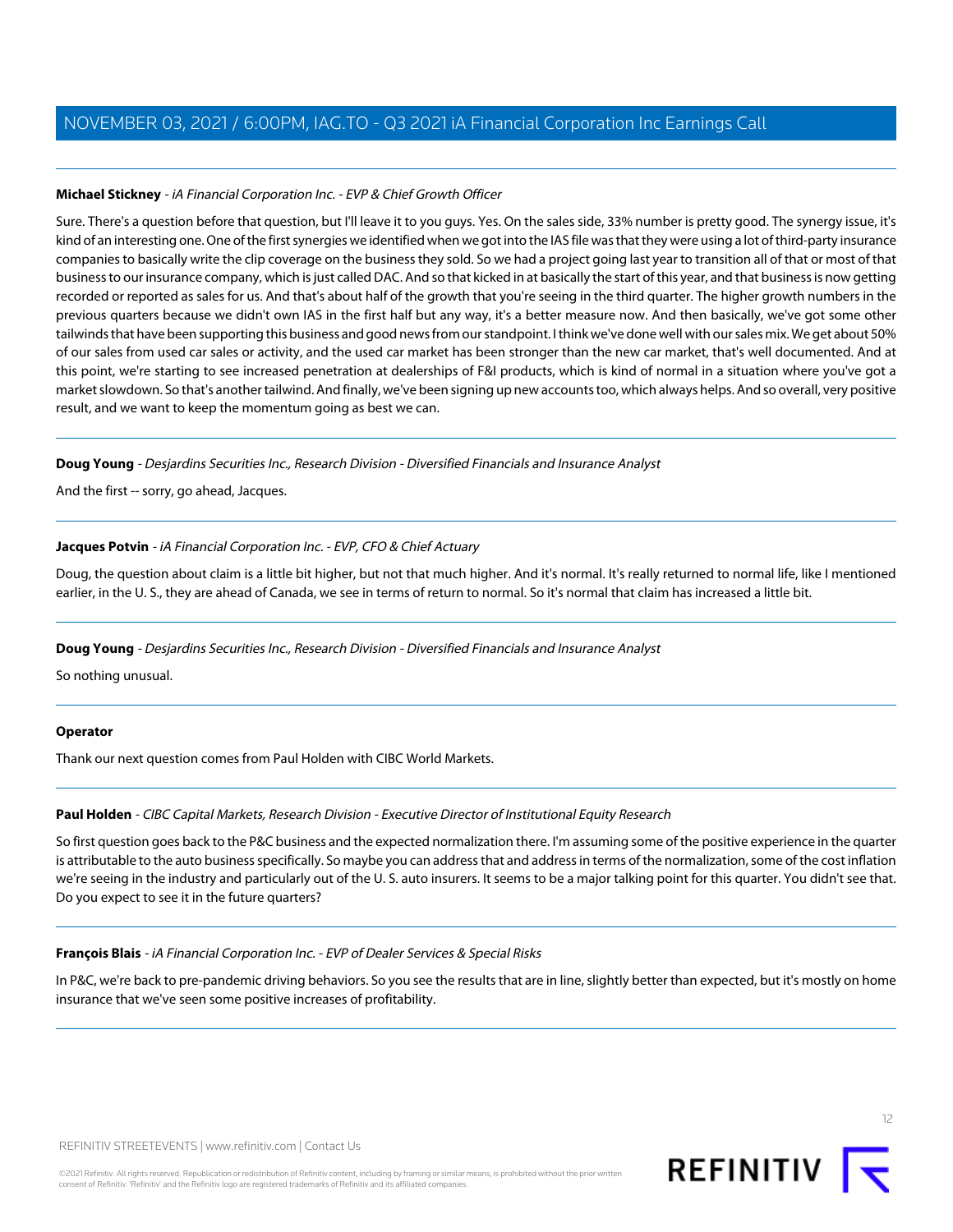#### **Paul Holden** - CIBC Capital Markets, Research Division - Executive Director of Institutional Equity Research

Second question is related to the organic capital generation, came in at \$150 million this quarter versus the normalized expected run rate of \$75 million. So wondering what is accounting for that extra \$75 million? And then 2, given the type of growth you're putting up in these capital-light businesses would suggest there's some kind of upside to your current guidance range. So maybe you can address that as well.

#### **Jacques Potvin** - iA Financial Corporation Inc. - EVP, CFO & Chief Actuary

It's Jacques speaking. Actually, the organic capital generation, there are 4 items to it. First one, profit has been great since the beginning of the year, and we intend that it will continue in the future. Second item is the mix of business, like you just said, and capital-light businesses, if you look at our sales results since the beginning of the year, mutual fund, low guarantee seg fund as well as the Dealer Business in U. S., they are all on fire and it's helping a lot. And even when we look at Individual Insurance, the mix is favorable so far. So we continue -- we try to continue to work that it will continue to go that way, for sure. And the third one is economic -- the economic condition. And on that, I will refer you to look at the seg fund guarantee risk and the rolling 9. You will see that last year, actually, we have to put more capital aside to support those guarantee while this year is completely the reverse. And it has to do actually with good economic conditions, the increase in long-term interest rates in Q1 and a good market performance. That's another thing. And the fourth element is the management actions we're doing every quarter to keep our risk profile within our risk appetite and tolerances. And some of those transactions may have -- may need some require capital to support them. Some of them may be neutral, some of them may be positive. And since the beginning of the year, actually, the first quarter, we were -- those transactions were requiring some capital, while in Q3, they were neutral. So all the 4 elements were very positive in Q3. When I look for next year, I can say that it will be much larger. Our expectation will be that -- and touching wood here that condition -- market condition will continue, economic condition will continue. And if we keep the pace with that mix of business, we can, I would say, guide towards something like \$450 million, \$500 million staff organic capital generation for 2022.

#### **Paul Holden** - CIBC Capital Markets, Research Division - Executive Director of Institutional Equity Research

\$450 to \$500, so that's a pretty increase versus current guidance. Interesting. That's great and I think that's all the questions I had. Thank you.

#### <span id="page-12-0"></span>**Operator**

Next question comes from Lemar Persaud of Cormark Securities.

#### **Lemar Persaud** - Cormark Securities inc

My question is on the group insurance business and what drove flat car loan originations this quarter. I guess I would have expected more of a slowdown or reflecting some of the inventory issues. So maybe you could touch on that and then offer some commentary on the outlook heading into Q4 and into 2022? And maybe give us an update on where you think these inventory shortages might be coming to an end? Is it a 2022 or 2023 and beyond this year. So a lot in there. Hoping any color would be helpful.

#### **François Blais** - iA Financial Corporation Inc. - EVP of Dealer Services & Special Risks

Hello, this is Francois here. So on the sales side, we did see some slowdowns in Q3 with loan originations and as well on the insurance and warranty side for the car insurance. So although July was pretty positive, then we saw the most part of the slowdown happening after that. And we do expect that this will linger in Q4 and beginning of -- in Q1 as well in 2022 with some more getting back to normalcy after this rough patch.

**Lemar Persaud** - Cormark Securities inc

Okay. So it's likely going to continue in 2022? And maybe it...

REFINITIV STREETEVENTS | [www.refinitiv.com](https://www.refinitiv.com/) | [Contact Us](https://www.refinitiv.com/en/contact-us)

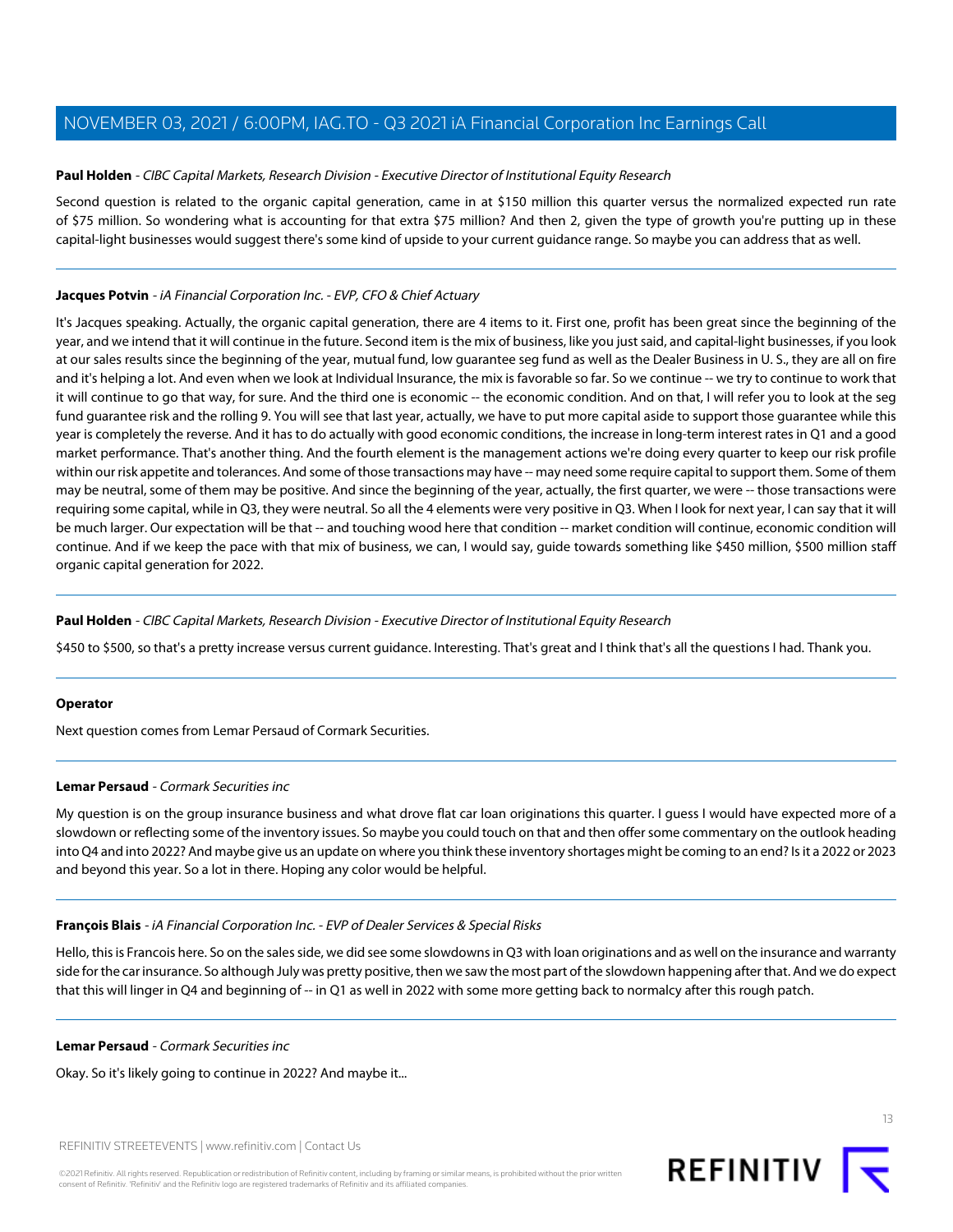#### **Denis Ricard** - iA Financial Corporation Inc. - President and CEO

Well, it's fairly dependent on the car sales as well. So we know that for the next 2 quarters, it's going to be some softening, but we believe that it's going to be back to normal somewhere in 2022. And we don't see any reasons why our competitive positioning would deteriorate at that point.

#### **Operator**

<span id="page-13-0"></span>Our next question comes from Mario Mendonca with TD Securities.

# **Mario Mendonca** - TD Securities Equity Research - MD & Research Analyst

This might be best for Jacques. When I learn about a company benefiting, let's say, from much lower credit losses in the auto business or really good claims experience in P&C, my mind immediately goes to what is the company doing to prepare for the flip side. So as it relates to the credit insurance, is there anywhere in the disclosure where the company talks about the level of allowances relative to those loans? I see \$1.49 billion in auto, non-prime finance receivables and dealer services, which, of course, are the car loans. Does the company disclose anywhere what the level of allowances the company holds against those loans and how that's changed over time?

# **Denis Ricard** - iA Financial Corporation Inc. - President and CEO

It's Denis here. I think I'll take that question because I was there when we started, we entered that business. I'm the cause of this, I guess. The expectation for us going forward is a credit loss of about 5%. I mean, on the long-term basis, that's what we think we would get out of the quality of the portfolio we have. And you may remember when we bought CTL, we were much above the 5%, something around 8% because the -- we were -- at the beginning, we were more on the subprime side, and then we moved towards a more near prime as opposed to a subprime. So the expectation is something around 5%. So the idea right now is that we are at 2 point -- I think it's 2.4%, but we believe that it will gradually go back to the 5%. And obviously, the provisioning of our allowance will adjust as we go there. It's going to take some time to get there. So that's basically how I see this moving forward.

#### **Mario Mendonca** - TD Securities Equity Research - MD & Research Analyst

Denis, does the company currently apply IFRS 9 to this loan book?

# **Denis Ricard** - iA Financial Corporation Inc. - President and CEO

I think I'll leave Jacques for that question.

# **Jacques Potvin** - iA Financial Corporation Inc. - EVP, CFO & Chief Actuary

Maybe my mic was closed. Sorry for that. The answer is no.

#### **Mario Mendonca** - TD Securities Equity Research - MD & Research Analyst

So well, presumably, the company will apply IFRS 9 in 2023 in conjunction with IFRS 17. Is that the expectation?

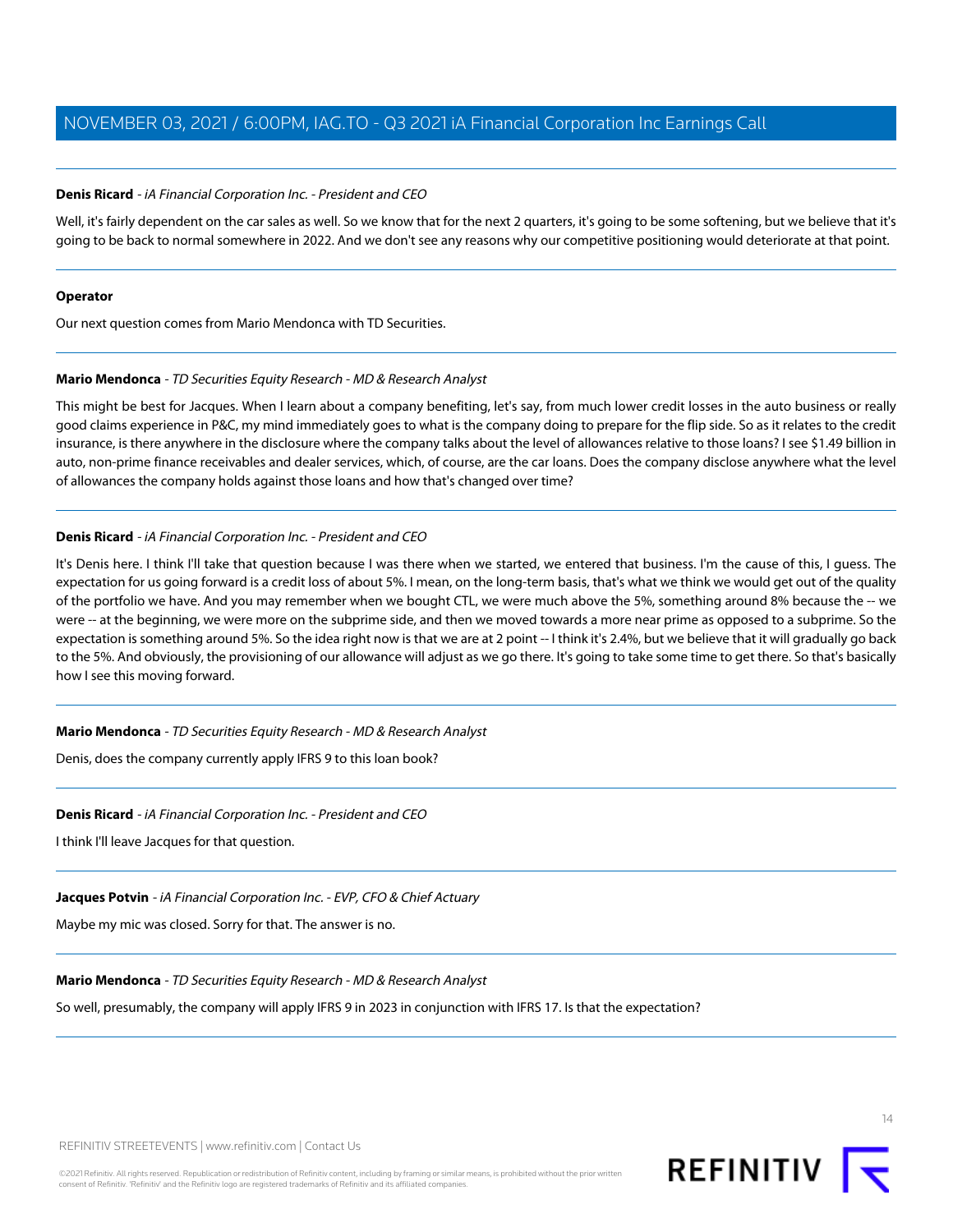#### **Jacques Potvin** - iA Financial Corporation Inc. - EVP, CFO & Chief Actuary

You're correct.

# **Mario Mendonca** - TD Securities Equity Research - MD & Research Analyst

Okay. So as of right now, there are no performing loan reserves against that book of business. Is that right?

# **Jacques Potvin** - iA Financial Corporation Inc. - EVP, CFO & Chief Actuary

We have provision. We have provision, but the provision is not billed the same way as -- it's not procyclical as it is for IFRS 9. You know IFRS 9, what it will bring to the table. As soon as you have a short term, I would say, bad experience, you have to assume that bad experience will last forever. The reverse, if it's good. Now what we have is a provision that has more a long-term, midterm view. So this is more stable, but we have a provision.

#### **Mario Mendonca** - TD Securities Equity Research - MD & Research Analyst

So am I correct to assume that right now, the company doesn't disclose what the provision is or the allowance against that book. That's not disclosure that you're prepared to provide?

# **Jacques Potvin** - iA Financial Corporation Inc. - EVP, CFO & Chief Actuary

No, we have not provided it. What we have provided is now the extra provision we put in place last year because of COVID.

# **Mario Mendonca** - TD Securities Equity Research - MD & Research Analyst

Okay. And a similar question as it relates to the P&C business. The claims have been very good. What I'd like to know is, has the experience even been that much better and the company is building up some IBNR in anticipation of a deterioration in claims experience. Like where does the reserves for prior year development, where does that sit in the P&C business? Have you been setting aside additional reserves to prepare for the reversal?

# **Jacques Potvin** - iA Financial Corporation Inc. - EVP, CFO & Chief Actuary

Actually, this is annual pricing policy. Those policies are repriced every year. So it's not long-term policies. So what we have right now is provision according to the actuary standard. So that's the way we manage the business. And what will happen next year will be a return to normality. Francois was referring that on the auto side, we have returned to reality. But we will see when it will come there. But actually, there's no pressure on pricing. I would say that the most important thing is for reserve on pricing from competition that may reduce the profit. And we are not seeing that for the moment.

#### **Mario Mendonca** - TD Securities Equity Research - MD & Research Analyst

And my final question is a more broad general question. The interest rates have become a lot more volatile recently and expectations for the short end have moved a fair bit in the last few weeks in Canada and even around the world. I want to resist the temptation to assume that higher rates are always necessarily good for life insurance companies. Is there anything you want to alert us to about this volatility that could impact the company in 2022? Either in terms of policyholders or anything else?

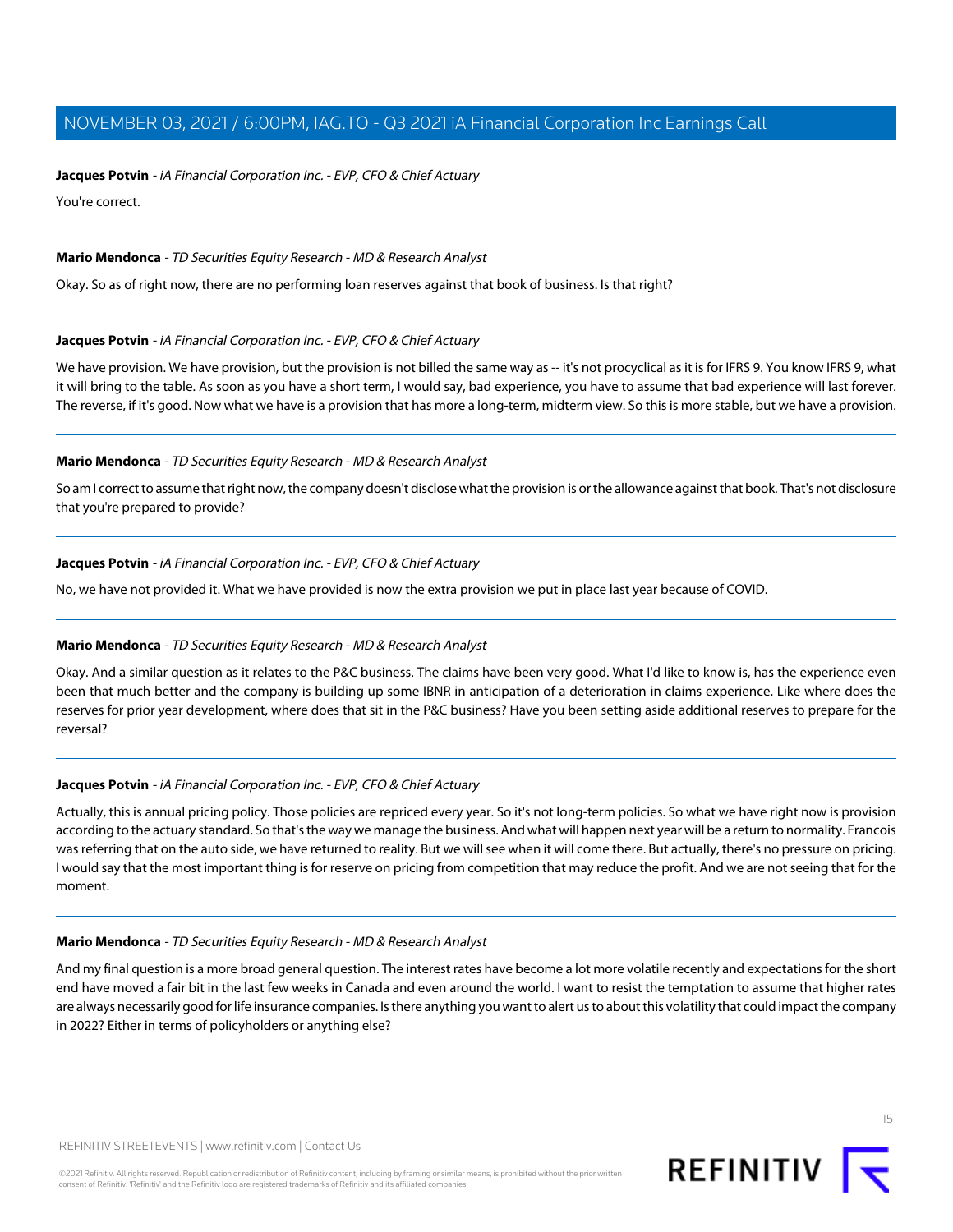# **Jacques Potvin** - iA Financial Corporation Inc. - EVP, CFO & Chief Actuary

Yes, actually, we have derisked our IRR position. For sure, 2022, we will transition to IFRS 17, which is something that is important. But the most important thing for life insurance, we have very long-term commitment to policyholders, so a rise in long-term interest rate will be beneficial. Sometime, it doesn't show on the metric. We could have -- just remember what happened in Q1 when our ratio reduced when interest rates increased but over the long term, it's really positive.

#### **Operator**

<span id="page-15-0"></span>Our next question comes from Darko Mihelic with RBC Capital Markets.

# **Darko Mihelic** - RBC Capital Markets, Research Division - MD & Equity Analyst

Just quickly want to return to Mike. Your comments on the third-party sales synergy between IAS and DAC this quarter. Is that like a one-and-done kind of synergy or will there be improved sales from here on?

# **Michael Stickney** - iA Financial Corporation Inc. - EVP & Chief Growth Officer

Yes, good question, Darko. It is from a sales reporting standpoint, it's -- we pick up additional sales this year and in future years, but there's no more growth, like it's just -- it will carry on going forward. There is -- but in my mind, the real synergy is on the profit, which is amortized over the lifetime of the contract. So there will be ongoing growth and profit over the next 4, 5 years is the way I would look at it. But Jacques, you might want to add a comment there.

# **Jacques Potvin** - iA Financial Corporation Inc. - EVP, CFO & Chief Actuary

Nothing to add, Mike.

# **Darko Mihelic** - RBC Capital Markets, Research Division - MD & Equity Analyst

Okay. And then just a follow-up, and this question is for Denis. Denis, when I -- going back to some of the questions that were thrown at you today with respect to the sort of the long-term strategy of how you're building your company where I -- from where I sit, when I look at all of the life insurance companies that operate out of Canada, all of them have been deploying capital in capital-light businesses. All of them, to some degree or another, have been reducing long-tail insurance. I think of Great-West with the big reinsurance, I think of Sun life exiting annuities. I think of Manulife exiting many legacy businesses that are long tail in nature and building wealth businesses and other capital light. So I guess when I look at what you've been doing recently, it also seems to be going down that path. And so I guess the question is, you mentioned that you still like a long-term, you still like the long-term business. But all things considered, are you not going down the path? Like why not commit to going down to suggesting that you are going down the path of going to shorter tail business, fee business and away from the long tail, long-term life insurance business.

# **Denis Ricard** - iA Financial Corporation Inc. - President and CEO

So I will make a couple of distinctions. This is a great question, Darko. Yes, we are going into the capital-light business. But that does not mean that it -- let's say, we go away from individual insurance business, for example, which are like long-term business. The idea is risk management, who's bearing the risk at the end of the day. And there are products in the life insurance well, for example, where the risk is being borne by the client or is being shared by the clients and the company. So the idea for us is to move away as much as possible from high capital-intensive business, which some of them -- I mean, the low capital business could be also a long-term business, okay? This is my point. There's a nuance here that is important. We are leaders in sectors where we have long-term business, and we're going to stay in those businesses. But at the same time, we want to develop

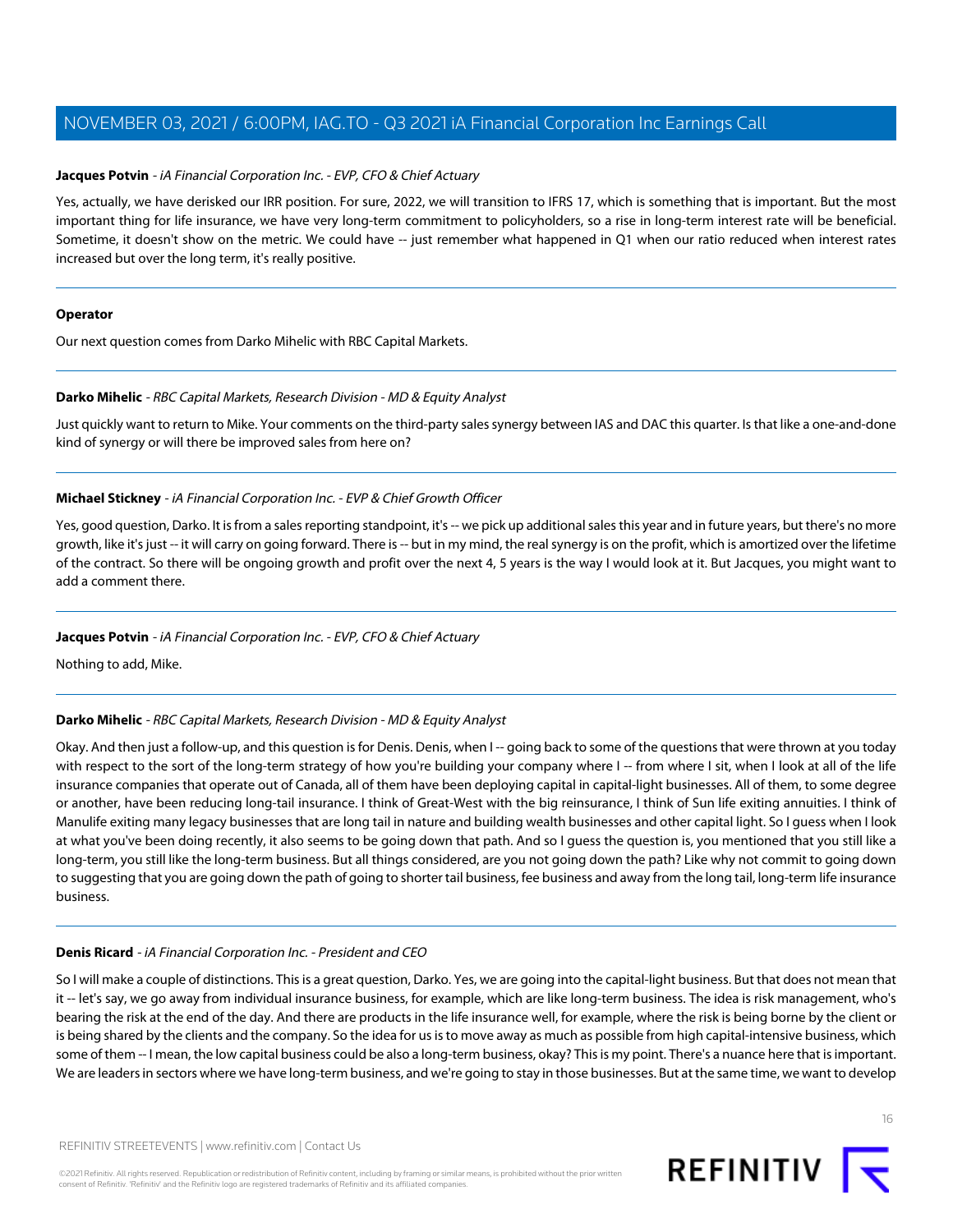businesses that are capital-light. Some of them are, let's say, short-term in their nature. So that's the way you should look at it. I mean -- and it pays off. When you look at the ROE that we are generating this year, there's no coincidence. It's not luck. It's the fact that we have chosen over the years to move away from, let's say, long-term guaranteed product with high capital, very intensive product because what -- because of the accounting and regulatory regime, is long-term guarantee.

# **Darko Mihelic** - RBC Capital Markets, Research Division - MD & Equity Analyst

Okay. That's a fair point with the nuance. I get that. My last question is just a very quick follow-up to Jacques. Jacques, you mentioned in your prepared remarks that you were looking at IFRS 17 carefully with respect to strain. Maybe we can follow up offline, but my understanding is strain is strain under -- you may call the contract onerous under IFRS-17 but really, there's no difference, given the fact that you produce strain now and strain will come through a strain in IFRS 17. So what in particular are you alluding to with respect to that changeover and with respect to strain?

# **Jacques Potvin** - iA Financial Corporation Inc. - EVP, CFO & Chief Actuary

Yes. I think there are trend moving parts when we will transition to IFRS 17. There's the CSM that you can -- you are not allowed to frontend profit. But for us, there are also other elements like we no longer require to keep the stock market protection. We don't need to have a margin for interest rate risk and non-attributable expenses. So overall, when we look at the situation, we are quite confident that the level of strain we're having here will be pretty much the same level of strain we will have when we will look at our contract. We don't have that many contracts that are qualified as onerous. So that's really where we are sitting. And we have been prudent over the previous years because of that fact. We didn't want to be in a situation where we will reverse the profit.

# **Darko Mihelic** - RBC Capital Markets, Research Division - MD & Equity Analyst

Okay. I think maybe we'll follow up on that. I appreciate that.

# **Operator**

We have a follow-up from Gabriel Dechaine with National Bank Financial.

# **Gabriel Dechaine** - National Bank Financial, Inc., Research Division - Analyst

I just want to clarify something you mentioned earlier, Jacques. So I'm talking about this year's profits running above the target range pretty consistently, but also cautioning that 10% growth off of what annualized EPS could be is probably a bit more optimistic. But I was more interested in hearing about the -- how you get to the low end of next year's range. You would use the midpoint of this year's target range, which is around 7.9% and grow that by 10%, and that would be the low end of next year's range roughly.

# **Jacques Potvin** - iA Financial Corporation Inc. - EVP, CFO & Chief Actuary

No, I'm sorry. No, that's not -- I'm sorry, if it came across like that. That's not what I meant to do. I was just giving -- the guidance would be provided in Q4. In February when we will give our Q4 results. I was just trying to give you an idea about what could be a low and what could be high, but it won't be the guidance. The guidance will be worked on during Q4 and given in February.

# **Denis Ricard** - iA Financial Corporation Inc. - President and CEO

Another way to look at it is that traditionally, we said in some years that the guidance was last year guidance increased by 10%, okay? So if you do that this year, that would be way too too low because there are some benefits that we've encountered this year. And we're saying that it would be

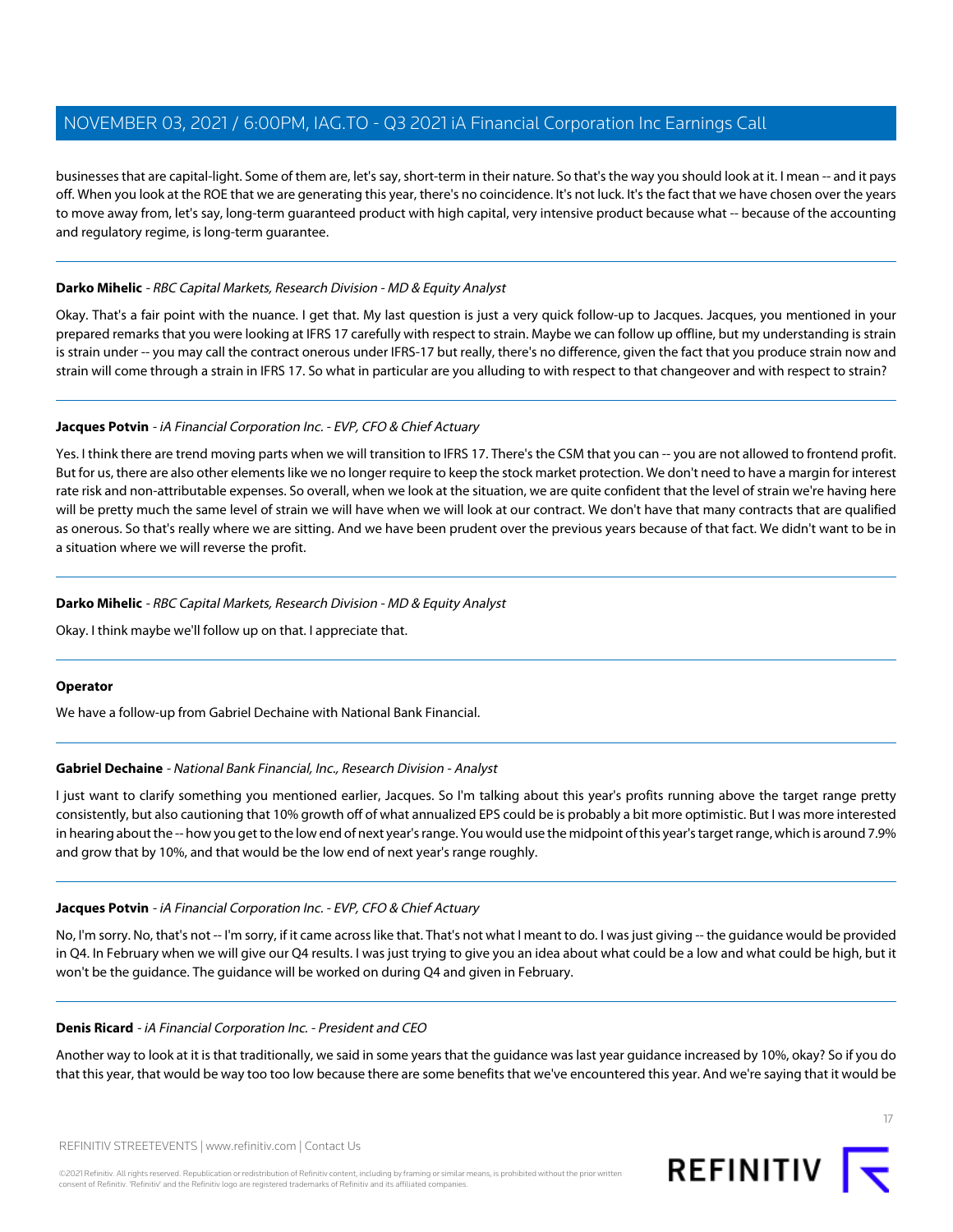way too conservative to do that. On the other hand, if you take the actual results of 2021 projected, let's say, with the high end of the range for cross bar, you add 10% out of it, that would be probably too much. So you see the point here?

#### **Gabriel Dechaine** - National Bank Financial, Inc., Research Division - Analyst

I see that point. I was just trying to get to how you formulate your guidance for next year, like based off of guidance from...

#### **Denis Ricard** - iA Financial Corporation Inc. - President and CEO

We don't formulate it. It's going to be in Q4.

#### **Operator**

Mr. Ricard, there are no further questions at this time.

#### **Denis Ricard** - iA Financial Corporation Inc. - President and CEO

Thank you. Thanks a lot for being at that call. It's funny because I haven't got any questions about capital allocation, which I guess I will take advantage of my concluding remarks to just talk a bit about it. As you've heard and seen our generation of capital is very, very strong and it's going to be strong next year, thanks to the initiatives we took to move away from capital-intensive business. So the idea for us, obviously, is to focus on growth because organic growth because of our current businesses are bringing very, very interesting ROE. Obviously, whenever the restrictions on capital -- I'm sorry, on dividend is lifted, we will increase the dividend. So if, for any reason, whether this week or next week or in a month, the regulator lift their restrictions, next quarter, we're going to increase the dividend. And our intention is to move towards close to the -- or at the center of the mid of our range, mid target of our -- how do you see that. In the middle of our target range based on core earnings. NCIB, there's -- I guess, that's the last result to some extent. And obviously, we are continuing -- continuously looking at opportunities acquisition, and we've just announced one. So nothing major, I guess, for the next year in my radar, but certainly something we are always looking at. So that concludes this conference. Thanks. And I think that Marie-Annick Bonneau is going to continue. She's got a message for you guys.

#### **Marie-Annick Bonneau** - iA Financial Corporation Inc. - Head of IR

Yes. So in closing, I just want to draw your attention on the date of our next disclosure. Indeed, our Q4 2021 results will be released on February 16, 2022, after market close, and the conference call will be held on the following day, February 17, 2022. So this now concludes the call. Thank you, all.

#### **Operator**

That does conclude the conference call for today. We thank you for your participation and ask that you please disconnect your line.

18